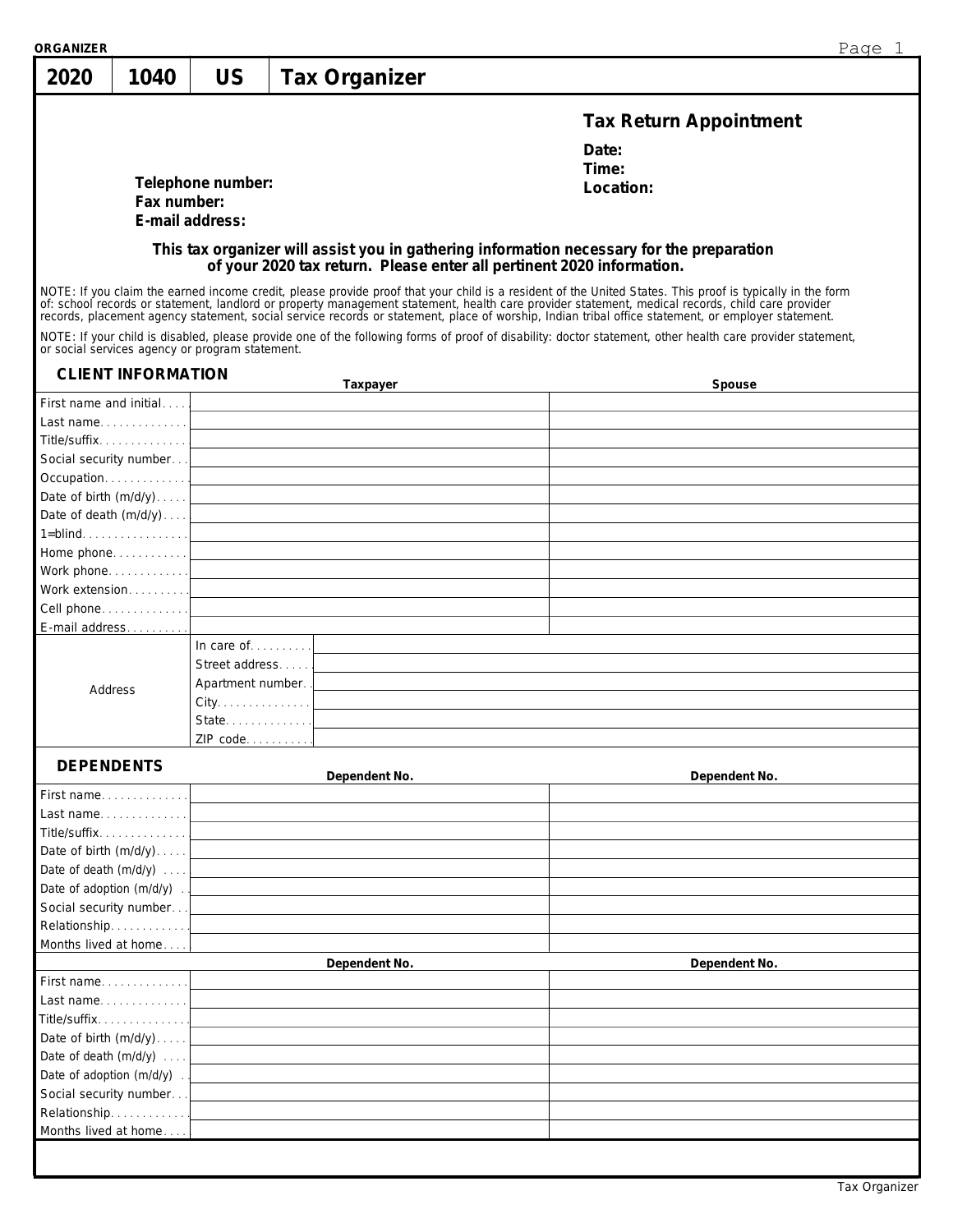| 2020      |                                            |           |                                                                                                                                                   |                                      | Page 2      |
|-----------|--------------------------------------------|-----------|---------------------------------------------------------------------------------------------------------------------------------------------------|--------------------------------------|-------------|
|           | 1040                                       | <b>US</b> | <b>Tax Organizer</b>                                                                                                                              |                                      |             |
|           |                                            |           | Please enter all pertinent 2020 information. If you have attached<br>a government form for an item, check the box and do not enter a 2020 amount. |                                      |             |
|           | WAGES, SALARIES AND TIPS<br>Employer name: |           |                                                                                                                                                   | 2020 Amount                          | 2019 Amount |
|           |                                            |           |                                                                                                                                                   |                                      |             |
|           |                                            |           |                                                                                                                                                   | <b>Attach Forms W-2</b>              |             |
|           |                                            |           |                                                                                                                                                   |                                      |             |
|           |                                            |           |                                                                                                                                                   |                                      |             |
|           | <b>INTEREST INCOME</b><br>Payer name:      |           |                                                                                                                                                   |                                      |             |
|           |                                            |           |                                                                                                                                                   |                                      |             |
|           |                                            |           |                                                                                                                                                   | Attach Forms 1099-INT                |             |
|           |                                            |           |                                                                                                                                                   |                                      |             |
|           |                                            |           |                                                                                                                                                   |                                      |             |
|           | <b>DIVIDEND INCOME</b><br>Payer name:      |           |                                                                                                                                                   |                                      |             |
|           |                                            |           |                                                                                                                                                   |                                      |             |
|           |                                            |           |                                                                                                                                                   | Attach Forms 1099-DIV                |             |
|           |                                            |           |                                                                                                                                                   |                                      |             |
|           |                                            |           |                                                                                                                                                   |                                      |             |
|           | Payer name:                                |           | PENSIONS, IRA AND GAMBLING INCOME                                                                                                                 |                                      |             |
|           |                                            |           |                                                                                                                                                   |                                      |             |
|           |                                            |           |                                                                                                                                                   | <b>Attach Forms</b><br>1099-R & W-2G |             |
|           |                                            |           |                                                                                                                                                   |                                      |             |
|           |                                            |           |                                                                                                                                                   |                                      |             |
|           |                                            |           |                                                                                                                                                   |                                      |             |
|           |                                            |           |                                                                                                                                                   |                                      |             |
|           |                                            |           | OTHER GOVERNMENT FORMS - INCOME                                                                                                                   |                                      |             |
|           |                                            |           | Form 1099-B - Sales of stock (also include transaction history)<br>Form 1099-MISC - Miscellaneous income                                          |                                      |             |
|           |                                            |           | Form 1099-K - Merchant card and third party network payments                                                                                      | Attach Forms 1099                    |             |
|           |                                            |           | Form 1099-S - Sales of real estate (also include closing statements).                                                                             |                                      |             |
|           |                                            |           |                                                                                                                                                   | Attach Forms 1099                    |             |
| Taxpayer: |                                            |           |                                                                                                                                                   |                                      |             |
|           |                                            |           | Form 1099-G - Unemployment compensation                                                                                                           | Attach Forms 1099                    |             |
|           |                                            |           |                                                                                                                                                   |                                      |             |
| Spouse:   |                                            |           |                                                                                                                                                   |                                      |             |
|           |                                            |           | Form 1099-G - Unemployment compensation                                                                                                           |                                      |             |
|           |                                            |           |                                                                                                                                                   | Attach Forms 1099                    |             |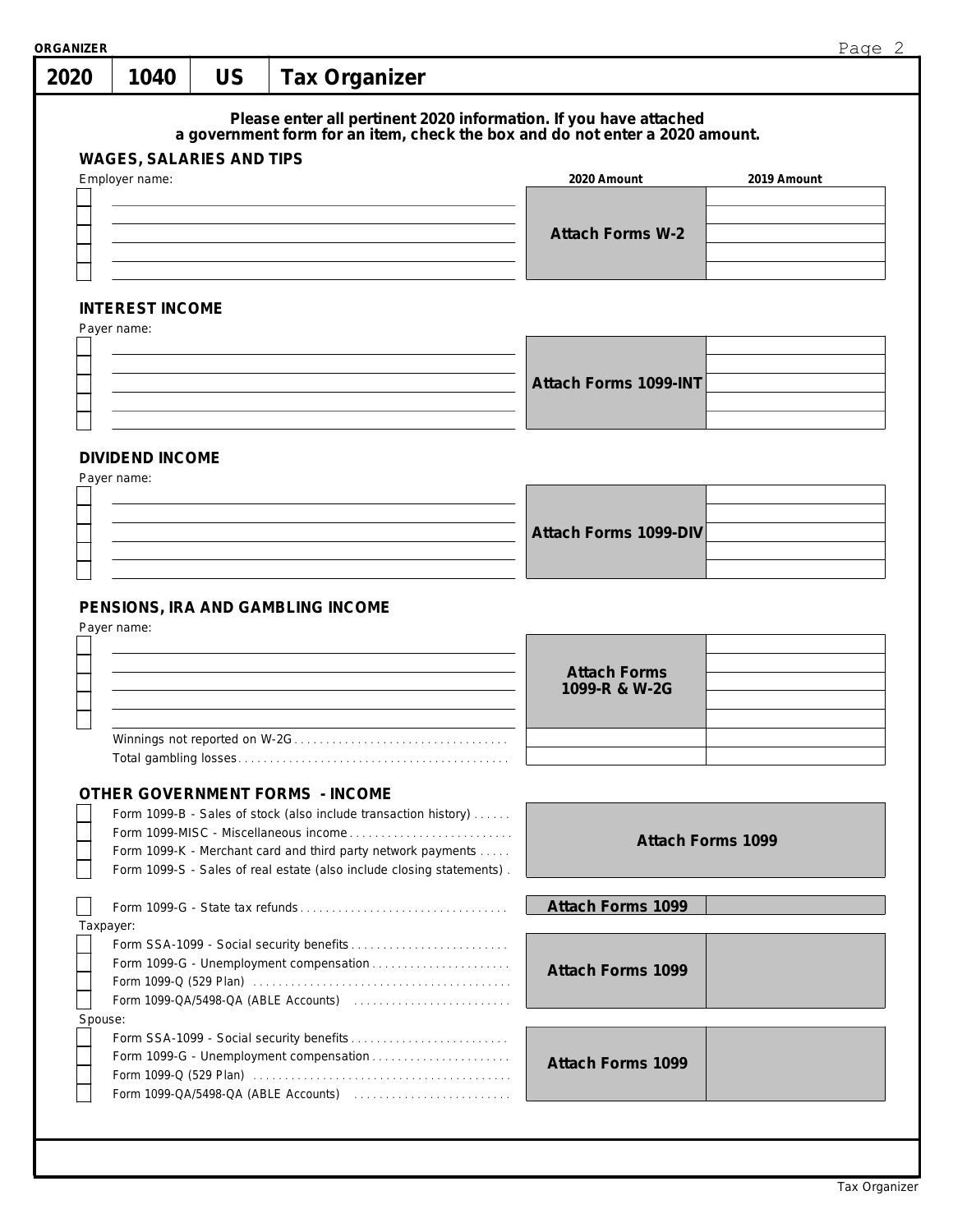| 2020      | 1040                         | US                         | <b>Tax Organizer</b>                                                                                                |                          |             |
|-----------|------------------------------|----------------------------|---------------------------------------------------------------------------------------------------------------------|--------------------------|-------------|
|           | MISCELLANEOUS INCOME         |                            |                                                                                                                     |                          |             |
|           |                              | Taxpayer: Alimony received |                                                                                                                     |                          |             |
|           |                              | Spouse: Alimony received   |                                                                                                                     |                          |             |
| Other:    |                              |                            |                                                                                                                     |                          |             |
|           |                              |                            |                                                                                                                     |                          |             |
|           |                              |                            | RETIREMENT PLAN CONTRIBUTIONS                                                                                       | 2020 Amount              | 2019 Amount |
|           |                              |                            | Taxpayer: Traditional IRA contributions (1=maximum)                                                                 |                          |             |
|           |                              |                            |                                                                                                                     |                          |             |
|           |                              |                            | Self-employed, SEP, SIMPLE, & qualified plan contributions (1=maximum)                                              |                          |             |
| Spouse:   |                              |                            |                                                                                                                     |                          |             |
|           |                              |                            | Roth IRA contributions (1=maximum)                                                                                  |                          |             |
|           |                              |                            | Self-employed, SEP, SIMPLE, & qualified plan contributions (1=maximum)                                              |                          |             |
|           |                              |                            |                                                                                                                     |                          |             |
|           |                              |                            | OTHER GOVERNMENT FORMS - DEDUCTIONS                                                                                 |                          |             |
|           |                              |                            |                                                                                                                     | <b>Attach Forms 1098</b> |             |
|           |                              |                            |                                                                                                                     |                          |             |
|           |                              |                            |                                                                                                                     |                          |             |
|           | AFFORDABLE CARE ACT          |                            |                                                                                                                     |                          |             |
|           |                              |                            | Form 1095-A - Health Insurance Marketplace Statement [11] [11] Form 1095-A - Health Insurance Marketplace Statement |                          |             |
|           |                              |                            |                                                                                                                     | Attach Forms 1095        |             |
|           |                              |                            | Form 1095-C - Employer-Provided Health Insurance Offer and Coverage                                                 |                          |             |
|           | ADJUSTMENTS TO INCOME        |                            |                                                                                                                     |                          |             |
| Taxpayer: |                              |                            |                                                                                                                     |                          |             |
|           |                              |                            |                                                                                                                     |                          |             |
|           |                              |                            |                                                                                                                     |                          |             |
|           | Other adjustments to income: |                            |                                                                                                                     |                          |             |
|           |                              |                            |                                                                                                                     |                          |             |
|           |                              |                            |                                                                                                                     |                          |             |
|           |                              |                            |                                                                                                                     |                          |             |
|           |                              |                            |                                                                                                                     |                          |             |
| Spouse:   |                              |                            |                                                                                                                     |                          |             |
|           |                              |                            |                                                                                                                     |                          |             |
|           |                              |                            |                                                                                                                     |                          |             |
|           |                              |                            | Other adjustments to income:                                                                                        |                          |             |
|           |                              |                            |                                                                                                                     |                          |             |
|           |                              |                            |                                                                                                                     |                          |             |
|           |                              |                            |                                                                                                                     |                          |             |
|           |                              |                            |                                                                                                                     |                          |             |
|           |                              |                            |                                                                                                                     |                          |             |
|           | MEDICAL AND DENTAL EXPENSES  |                            |                                                                                                                     |                          |             |
|           |                              |                            |                                                                                                                     |                          |             |
|           |                              |                            |                                                                                                                     |                          |             |
|           |                              |                            |                                                                                                                     |                          |             |
|           |                              |                            |                                                                                                                     |                          |             |
|           |                              |                            |                                                                                                                     |                          |             |
|           |                              |                            |                                                                                                                     |                          |             |
|           |                              |                            |                                                                                                                     |                          |             |
|           |                              |                            | Out-of-pocket lodging and transportation expenses                                                                   |                          |             |
|           |                              |                            |                                                                                                                     |                          |             |
|           |                              |                            |                                                                                                                     |                          |             |
|           |                              |                            |                                                                                                                     |                          |             |
|           | <b>TAXES PAID</b>            |                            |                                                                                                                     |                          |             |
|           |                              |                            |                                                                                                                     |                          |             |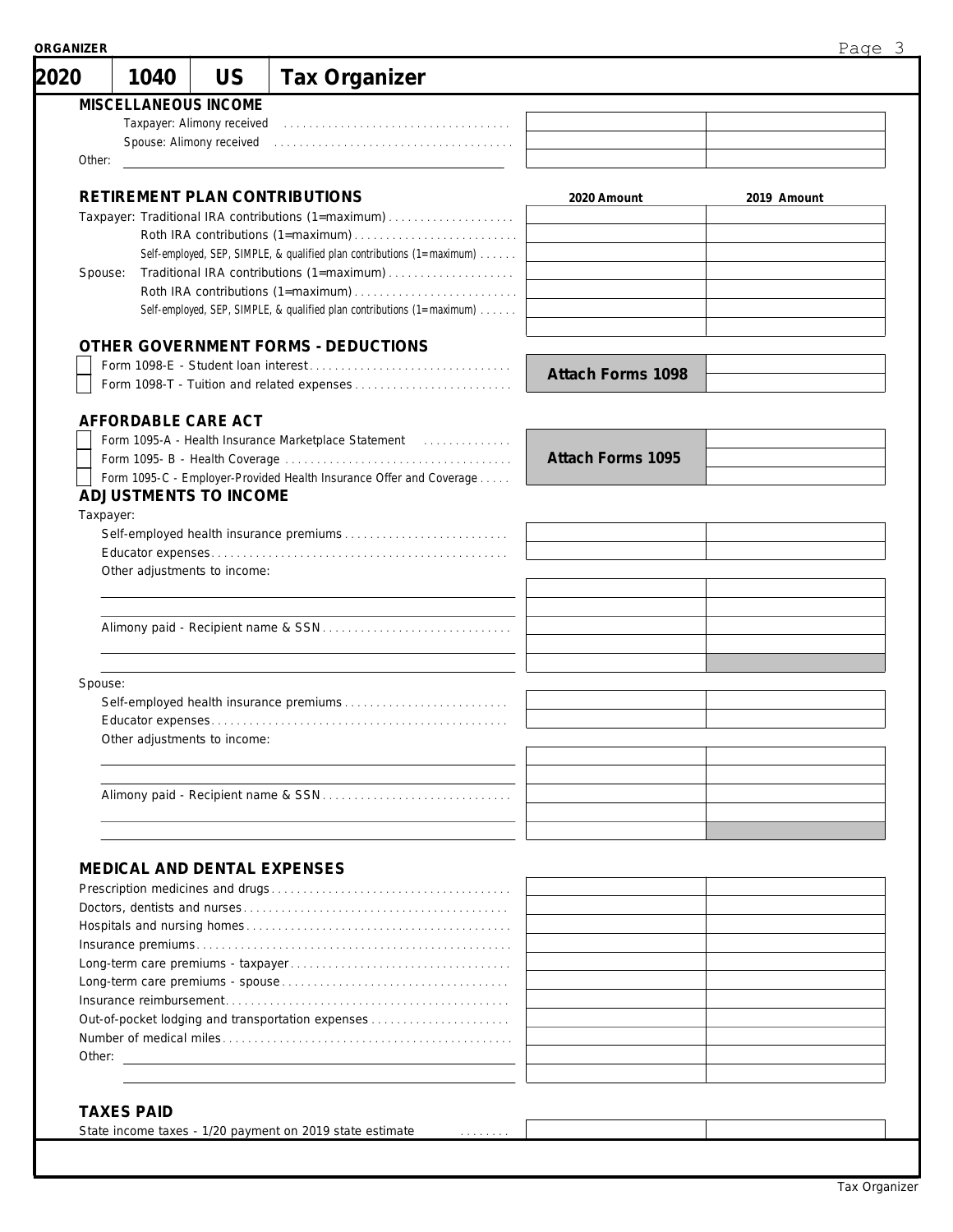| 2020 | 1040                          | <b>US</b>                                        | <b>Tax Organizer</b>                                                                                                                                                                                            |                          |             |
|------|-------------------------------|--------------------------------------------------|-----------------------------------------------------------------------------------------------------------------------------------------------------------------------------------------------------------------|--------------------------|-------------|
|      |                               |                                                  |                                                                                                                                                                                                                 |                          |             |
|      | <b>TAXES PAID (continued)</b> |                                                  |                                                                                                                                                                                                                 | 2020 Amount              | 2019 Amount |
|      |                               |                                                  | State income taxes - paid with 2019 state extension<br>.                                                                                                                                                        |                          |             |
|      |                               | State income taxes - paid with 2019 state return |                                                                                                                                                                                                                 |                          |             |
|      |                               |                                                  | State income taxes - paid for prior years and/or to other states<br>.                                                                                                                                           |                          |             |
|      |                               |                                                  | City/local income taxes - 1/20 payment on 2019 city/local estimate                                                                                                                                              |                          |             |
|      |                               |                                                  | City/local income taxes - paid with 2019 city/local extension [11]                                                                                                                                              |                          |             |
|      |                               |                                                  |                                                                                                                                                                                                                 |                          |             |
|      |                               |                                                  | State and local sales taxes (except autos and special items)                                                                                                                                                    |                          |             |
|      |                               |                                                  |                                                                                                                                                                                                                 |                          |             |
|      |                               |                                                  |                                                                                                                                                                                                                 |                          |             |
|      |                               |                                                  |                                                                                                                                                                                                                 |                          |             |
|      |                               |                                                  | Sales taxes paid on boats, aircraft, and other special items                                                                                                                                                    |                          |             |
|      |                               |                                                  |                                                                                                                                                                                                                 |                          |             |
|      |                               |                                                  | Real estate taxes - property held for investment                                                                                                                                                                |                          |             |
|      |                               |                                                  |                                                                                                                                                                                                                 |                          |             |
|      |                               |                                                  | Personal property taxes (including automobile fees in some states)                                                                                                                                              | <b>Attach Tax Notice</b> |             |
|      | <b>INTEREST PAID</b>          |                                                  |                                                                                                                                                                                                                 |                          |             |
|      |                               | Home mortgage interest and points paid:          |                                                                                                                                                                                                                 |                          |             |
|      |                               |                                                  |                                                                                                                                                                                                                 | Attach Forms 1098        |             |
|      |                               |                                                  | Home mortgage interest not on Form 1098 (include name, SSN, & address of payee):                                                                                                                                |                          |             |
|      |                               |                                                  |                                                                                                                                                                                                                 |                          |             |
|      |                               |                                                  |                                                                                                                                                                                                                 |                          |             |
|      |                               | Points not reported on Form 1098:                |                                                                                                                                                                                                                 |                          |             |
|      |                               |                                                  |                                                                                                                                                                                                                 |                          |             |
|      |                               |                                                  |                                                                                                                                                                                                                 |                          |             |
|      |                               |                                                  |                                                                                                                                                                                                                 |                          |             |
|      |                               |                                                  | Mortgage insurance premiums on post 12/31/06 contracts<br>Investment interest (interest on margin accounts):                                                                                                    |                          |             |
|      |                               |                                                  |                                                                                                                                                                                                                 |                          |             |
|      |                               |                                                  |                                                                                                                                                                                                                 |                          |             |
|      | <b>CASH CONTRIBUTIONS</b>     |                                                  | NOTE: No deduction is allowed for cash or check contributions unless the donor maintains a bank record, or a written communication                                                                              |                          |             |
|      |                               |                                                  | from the donee, showing the name of the organization, contribution date(s), and contribution amount(s).                                                                                                         |                          |             |
|      |                               |                                                  |                                                                                                                                                                                                                 |                          |             |
|      |                               |                                                  |                                                                                                                                                                                                                 |                          |             |
|      |                               |                                                  |                                                                                                                                                                                                                 |                          |             |
|      |                               | NONCASH CONTRIBUTIONS                            |                                                                                                                                                                                                                 |                          |             |
|      |                               |                                                  |                                                                                                                                                                                                                 |                          |             |
|      |                               |                                                  | NOTE: No deduction is allowed for contributions of clothing and household items that are not in good used condition or better, in addition, a deduction for any item with minimal monetary value may be denied. |                          |             |
|      |                               |                                                  |                                                                                                                                                                                                                 |                          |             |
|      |                               | MISCELLANEOUS DEDUCTIONS                         |                                                                                                                                                                                                                 |                          |             |
|      |                               |                                                  |                                                                                                                                                                                                                 |                          |             |
|      |                               |                                                  |                                                                                                                                                                                                                 |                          |             |
|      |                               |                                                  |                                                                                                                                                                                                                 |                          |             |
|      |                               |                                                  |                                                                                                                                                                                                                 |                          |             |
|      |                               |                                                  |                                                                                                                                                                                                                 |                          |             |
|      |                               | Unreimbursed employee expenses:                  |                                                                                                                                                                                                                 |                          |             |
|      |                               |                                                  |                                                                                                                                                                                                                 |                          |             |
|      |                               |                                                  |                                                                                                                                                                                                                 |                          |             |
|      |                               |                                                  |                                                                                                                                                                                                                 |                          |             |
|      |                               |                                                  |                                                                                                                                                                                                                 |                          |             |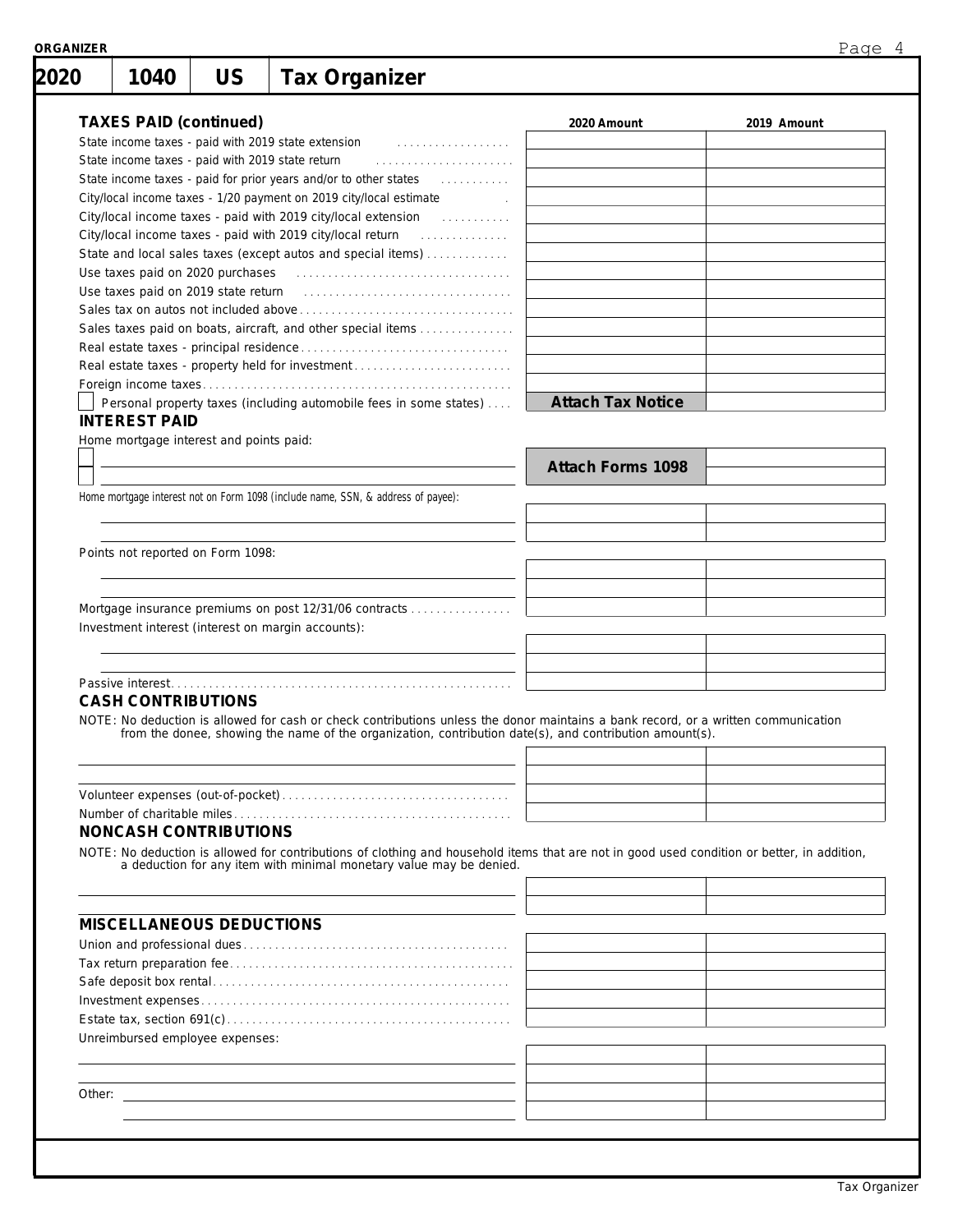| 2020          | 1040                       | <b>US</b> |                                                                         | <b>Business Income (Schedule C)</b>                                                               |             | No.         | 16 |
|---------------|----------------------------|-----------|-------------------------------------------------------------------------|---------------------------------------------------------------------------------------------------|-------------|-------------|----|
|               |                            |           |                                                                         | Please enter all pertinent 2020 amounts. Last year's amounts are provided for your reference.     |             |             |    |
|               | <b>GENERAL INFORMATION</b> |           |                                                                         |                                                                                                   |             |             |    |
|               |                            |           | Principal business/profession                                           |                                                                                                   |             |             |    |
|               |                            |           |                                                                         |                                                                                                   |             |             |    |
|               |                            |           | Business name, if different from Form 1040                              |                                                                                                   |             |             |    |
|               |                            |           | Business address, if different from Form 1040                           |                                                                                                   |             |             |    |
|               |                            |           | City, if different from Form 1040<br>State, if different from Form 1040 |                                                                                                   |             |             |    |
|               |                            |           | ZIP code, if different from Form 1040                                   |                                                                                                   |             |             |    |
|               |                            |           | Foreign region                                                          |                                                                                                   |             |             |    |
|               |                            |           | Foreign postal code                                                     |                                                                                                   |             |             |    |
|               |                            |           |                                                                         |                                                                                                   |             |             |    |
|               |                            |           | Employer identification number                                          |                                                                                                   |             |             |    |
|               |                            |           | Other accounting method                                                 |                                                                                                   |             |             |    |
|               |                            |           |                                                                         |                                                                                                   |             |             |    |
|               |                            |           |                                                                         | Inventory method: 1=cost, 2=lower cost/market, 3=other                                            |             |             |    |
|               |                            |           |                                                                         |                                                                                                   |             |             |    |
|               |                            |           |                                                                         |                                                                                                   |             |             |    |
|               |                            |           |                                                                         |                                                                                                   |             |             |    |
|               |                            |           |                                                                         | If required to file Form(s) 1099, did you or will you file all required Form(s) 1099: 1=yes, 2=no |             |             |    |
|               |                            |           |                                                                         |                                                                                                   |             |             |    |
|               |                            |           |                                                                         | 1=personal services is not a material income producing factor                                     |             |             |    |
|               |                            |           |                                                                         |                                                                                                   |             |             |    |
|               |                            |           |                                                                         |                                                                                                   |             |             |    |
|               |                            |           |                                                                         |                                                                                                   |             |             |    |
|               |                            |           |                                                                         |                                                                                                   |             |             |    |
| <b>INCOME</b> |                            |           |                                                                         |                                                                                                   | 2020 Amount | 2019 Amount |    |
|               |                            |           |                                                                         | Gross receipts or sales (Form 1099-MISC, box 7)                                                   |             |             |    |
|               |                            |           |                                                                         |                                                                                                   |             |             |    |
|               | Other income:              |           |                                                                         |                                                                                                   |             |             |    |
|               |                            |           |                                                                         |                                                                                                   |             |             |    |
|               |                            |           |                                                                         |                                                                                                   |             |             |    |
|               |                            |           |                                                                         |                                                                                                   |             |             |    |
|               |                            |           |                                                                         |                                                                                                   |             |             |    |
|               | <b>COST OF GOODS SOLD</b>  |           |                                                                         |                                                                                                   |             |             |    |
|               |                            |           |                                                                         |                                                                                                   |             |             |    |
|               |                            |           |                                                                         |                                                                                                   |             |             |    |
|               |                            |           |                                                                         |                                                                                                   |             |             |    |
|               |                            |           |                                                                         |                                                                                                   |             |             |    |
| Other costs:  |                            |           |                                                                         |                                                                                                   |             |             |    |
|               |                            |           |                                                                         |                                                                                                   |             |             |    |
|               |                            |           |                                                                         |                                                                                                   |             |             |    |
|               |                            |           |                                                                         |                                                                                                   |             |             |    |
|               |                            |           |                                                                         |                                                                                                   |             |             |    |
|               |                            |           |                                                                         |                                                                                                   |             |             |    |
|               |                            |           |                                                                         |                                                                                                   |             |             |    |
|               |                            |           |                                                                         |                                                                                                   |             |             |    |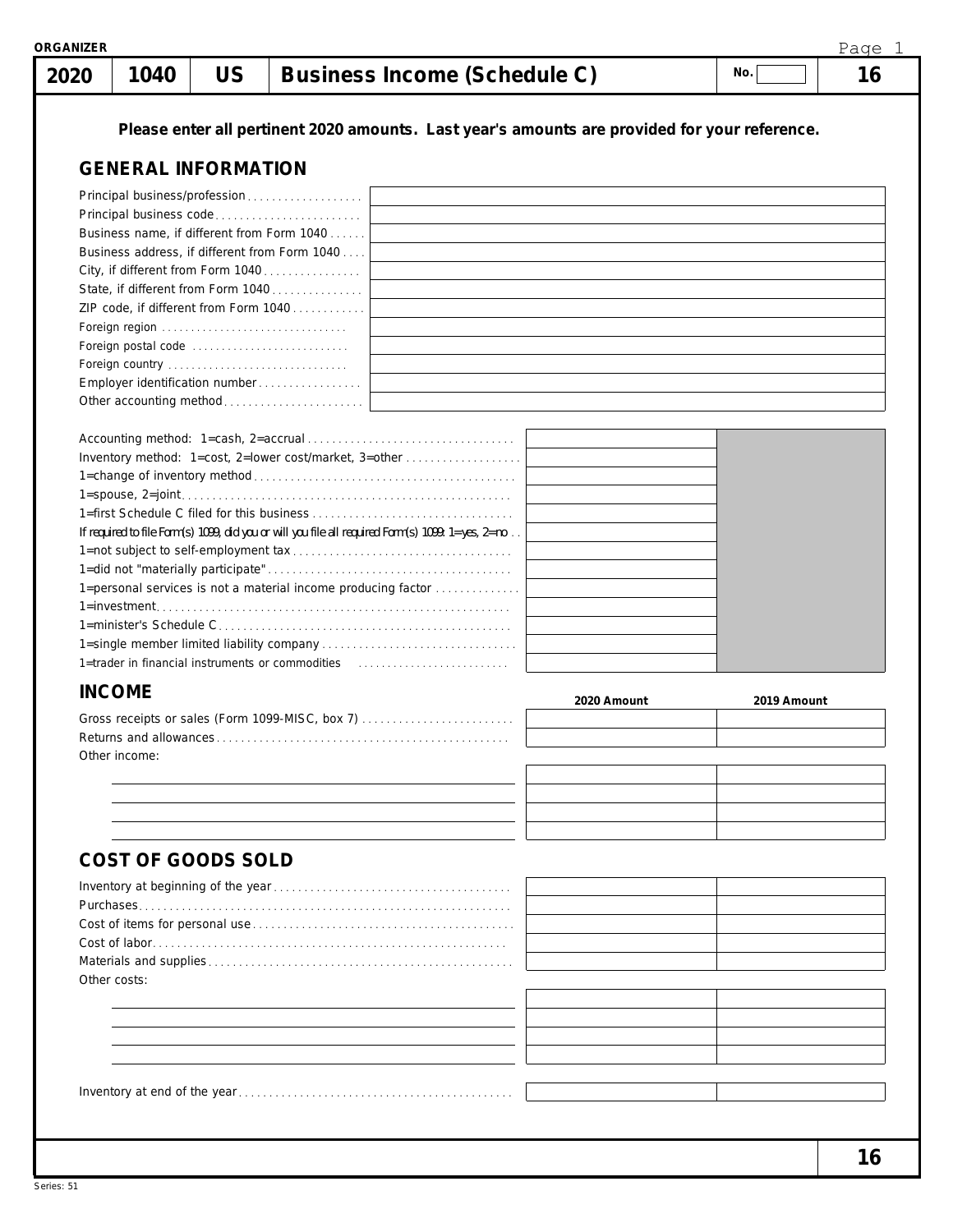| 20 | 1040            | US | Business Income (Schedule C) (cont.)                                                                              |             | No.         | 16p2 |
|----|-----------------|----|-------------------------------------------------------------------------------------------------------------------|-------------|-------------|------|
|    |                 |    | Please enter all pertinent 2020 amounts. Last year's amounts are provided for your reference.                     |             |             |      |
|    | <b>EXPENSES</b> |    |                                                                                                                   | 2020 Amount | 2019 Amount |      |
|    |                 |    |                                                                                                                   |             |             |      |
|    |                 |    |                                                                                                                   |             |             |      |
|    |                 |    |                                                                                                                   |             |             |      |
|    |                 |    |                                                                                                                   |             |             |      |
|    |                 |    | Car and truck expenses (not entered elsewhere)                                                                    |             |             |      |
|    |                 |    |                                                                                                                   |             |             |      |
|    |                 |    |                                                                                                                   |             |             |      |
|    |                 |    |                                                                                                                   |             |             |      |
|    |                 |    |                                                                                                                   |             |             |      |
|    |                 |    |                                                                                                                   |             |             |      |
|    |                 |    |                                                                                                                   |             |             |      |
|    |                 |    |                                                                                                                   |             |             |      |
|    |                 |    |                                                                                                                   |             |             |      |
|    |                 |    |                                                                                                                   |             |             |      |
|    |                 |    |                                                                                                                   |             |             |      |
|    |                 |    |                                                                                                                   |             |             |      |
|    |                 |    |                                                                                                                   |             |             |      |
|    |                 |    |                                                                                                                   |             |             |      |
|    |                 |    |                                                                                                                   |             |             |      |
|    |                 |    | Pension and profit sharing plans - contributions<br>Pension and profit sharing plans - admin. and education costs |             |             |      |
|    |                 |    |                                                                                                                   |             |             |      |
|    |                 |    |                                                                                                                   |             |             |      |
|    |                 |    | Rent - vehicles, machinery, & equipment (not entered elsewhere)                                                   |             |             |      |
|    |                 |    |                                                                                                                   |             |             |      |
|    |                 |    |                                                                                                                   |             |             |      |
|    |                 |    |                                                                                                                   |             |             |      |
|    |                 |    |                                                                                                                   |             |             |      |
|    |                 |    |                                                                                                                   |             |             |      |
|    |                 |    | Taxes - sales tax included in gross receipts                                                                      |             |             |      |
|    |                 |    |                                                                                                                   |             |             |      |
|    |                 |    |                                                                                                                   |             |             |      |
|    |                 |    |                                                                                                                   |             |             |      |
|    |                 |    |                                                                                                                   |             |             |      |
|    |                 |    |                                                                                                                   |             |             |      |
|    |                 |    | Department of Transportation meals in full (80%)                                                                  |             |             |      |
|    |                 |    |                                                                                                                   |             |             |      |
|    |                 |    |                                                                                                                   |             |             |      |
|    |                 |    |                                                                                                                   |             |             |      |

Other expenses:

| - |  |
|---|--|
|   |  |
|   |  |

NOTE: If you purchased or disposed of any business assets, please complete Sheet 22.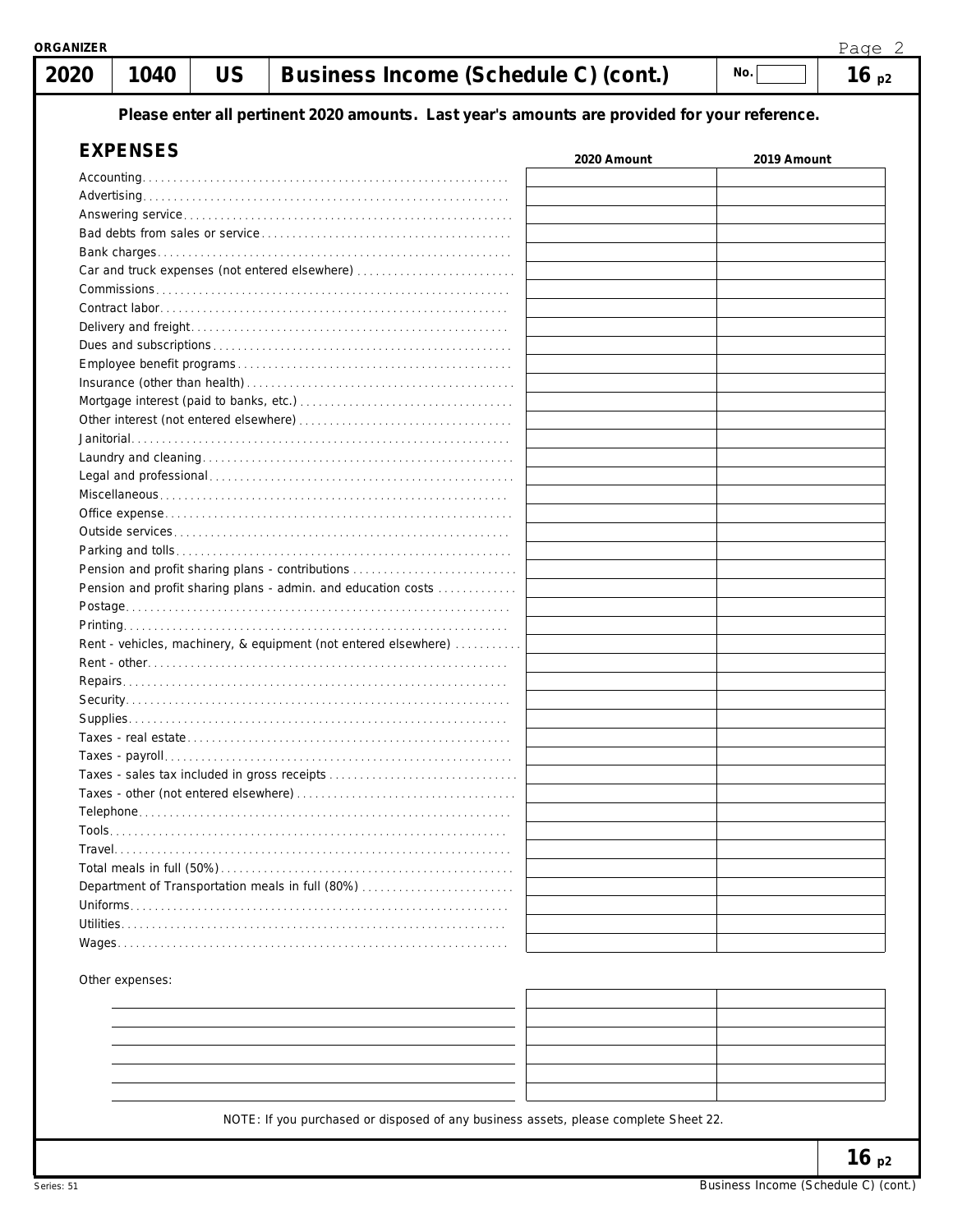| <b>ORGANIZER</b> |                                                                                                                                                                                                                                      |      |                                     |  |                              |                       |                                                      |                           |                                                              |                                                       | Page 3                                    |
|------------------|--------------------------------------------------------------------------------------------------------------------------------------------------------------------------------------------------------------------------------------|------|-------------------------------------|--|------------------------------|-----------------------|------------------------------------------------------|---------------------------|--------------------------------------------------------------|-------------------------------------------------------|-------------------------------------------|
| 2020             |                                                                                                                                                                                                                                      | 1040 | <b>US</b>                           |  |                              |                       | <b>Capital Gains &amp; Losses (Schedule D)</b>       |                           |                                                              |                                                       | 17                                        |
|                  | If you sold any stocks, bonds, or other investment property in 2020, please list the pertinent<br>information for each sale below or provide a spreadsheet file with this information.<br>Be sure to attach all 1099-B forms and bro |      |                                     |  |                              |                       |                                                      |                           |                                                              |                                                       |                                           |
| No.              | Quantity                                                                                                                                                                                                                             |      | Description of Property<br>(Box 1a) |  | Date<br>Acquired<br>(Box 1b) | Date Sold<br>(Box 1c) | <b>Sales Price</b><br>$(gross or net)$<br>$(Box 1d)$ | Cost or Basis<br>(Box 1e) | Blank=basis rep.<br>to IRS, 1=nonrec.<br>security (Box 3, 5) | Expenses of Sale<br>(if gross sales<br>price entered) | Federal Income<br>Tax Withheld<br>(Box 4) |
|                  |                                                                                                                                                                                                                                      |      |                                     |  |                              |                       |                                                      |                           |                                                              |                                                       |                                           |
|                  |                                                                                                                                                                                                                                      |      |                                     |  |                              |                       |                                                      |                           |                                                              |                                                       |                                           |
|                  |                                                                                                                                                                                                                                      |      |                                     |  |                              |                       |                                                      |                           |                                                              |                                                       |                                           |
|                  |                                                                                                                                                                                                                                      |      |                                     |  |                              |                       |                                                      |                           |                                                              |                                                       |                                           |
|                  |                                                                                                                                                                                                                                      |      |                                     |  |                              |                       |                                                      |                           |                                                              |                                                       |                                           |
|                  |                                                                                                                                                                                                                                      |      |                                     |  |                              |                       |                                                      |                           |                                                              |                                                       |                                           |
|                  |                                                                                                                                                                                                                                      |      |                                     |  |                              |                       |                                                      |                           |                                                              |                                                       |                                           |
|                  |                                                                                                                                                                                                                                      |      |                                     |  |                              |                       |                                                      |                           |                                                              |                                                       |                                           |
|                  |                                                                                                                                                                                                                                      |      |                                     |  |                              |                       |                                                      |                           |                                                              |                                                       |                                           |
|                  |                                                                                                                                                                                                                                      |      |                                     |  |                              |                       |                                                      |                           |                                                              |                                                       |                                           |
|                  |                                                                                                                                                                                                                                      |      |                                     |  |                              |                       |                                                      |                           |                                                              |                                                       |                                           |
|                  |                                                                                                                                                                                                                                      |      |                                     |  |                              |                       |                                                      |                           |                                                              |                                                       |                                           |
|                  |                                                                                                                                                                                                                                      |      |                                     |  |                              |                       |                                                      |                           |                                                              |                                                       |                                           |
|                  |                                                                                                                                                                                                                                      |      |                                     |  |                              |                       |                                                      |                           |                                                              |                                                       |                                           |
|                  |                                                                                                                                                                                                                                      |      |                                     |  |                              |                       |                                                      |                           |                                                              |                                                       |                                           |
|                  |                                                                                                                                                                                                                                      |      |                                     |  |                              |                       |                                                      |                           |                                                              |                                                       |                                           |
|                  |                                                                                                                                                                                                                                      |      |                                     |  |                              |                       |                                                      |                           |                                                              |                                                       |                                           |
|                  |                                                                                                                                                                                                                                      |      |                                     |  |                              |                       |                                                      |                           |                                                              |                                                       |                                           |
|                  |                                                                                                                                                                                                                                      |      |                                     |  |                              |                       |                                                      |                           |                                                              |                                                       |                                           |
|                  |                                                                                                                                                                                                                                      |      |                                     |  |                              |                       |                                                      |                           |                                                              |                                                       |                                           |
|                  |                                                                                                                                                                                                                                      |      |                                     |  |                              |                       |                                                      |                           |                                                              |                                                       |                                           |
|                  |                                                                                                                                                                                                                                      |      |                                     |  |                              |                       |                                                      |                           |                                                              |                                                       |                                           |
|                  |                                                                                                                                                                                                                                      |      |                                     |  |                              |                       |                                                      |                           |                                                              |                                                       | 17                                        |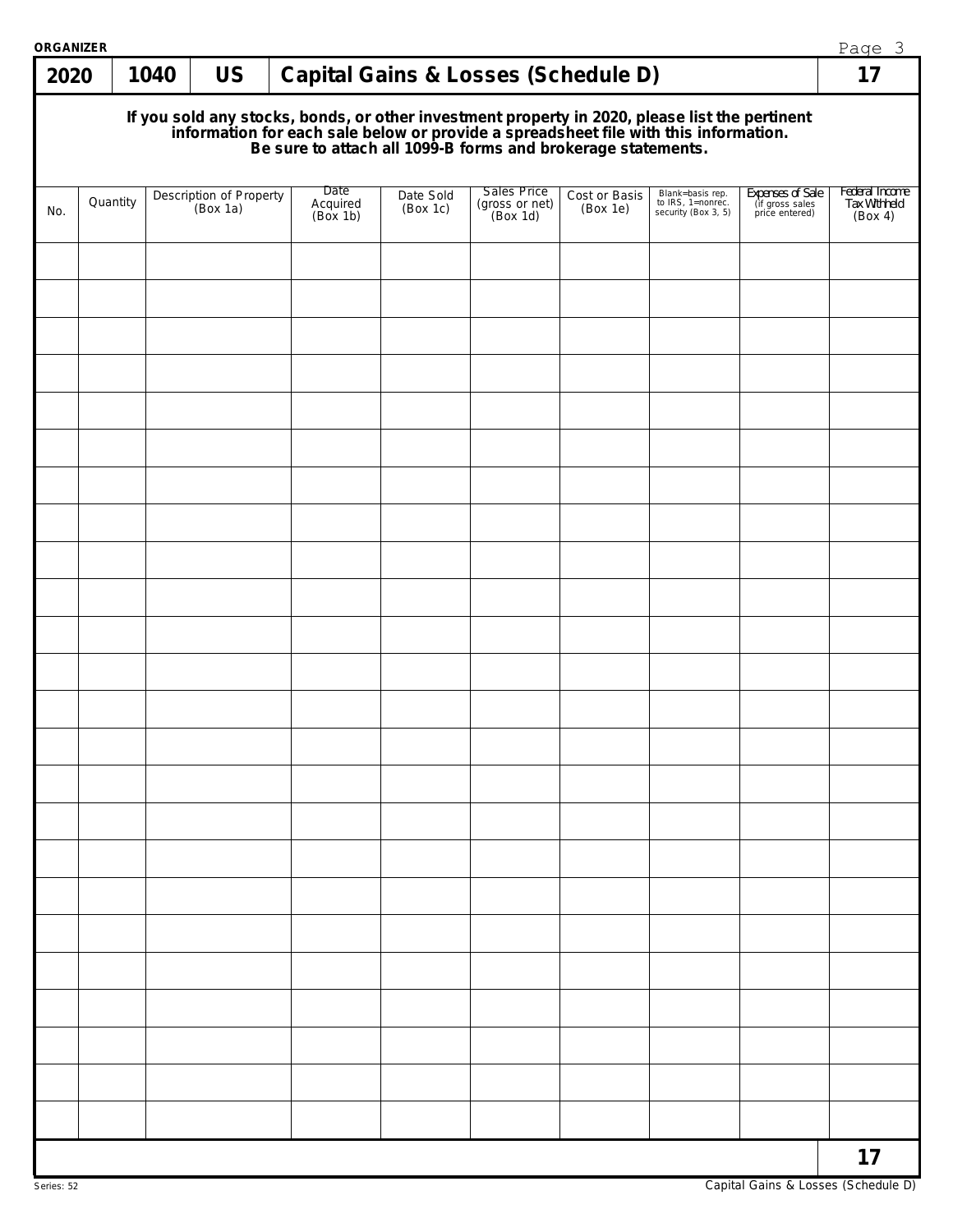| 1040<br>2020                                                           | <b>US</b> | Rental & Royalty Income (Schedule E)                                                                                               |                                              | No.                                                         | 18 |
|------------------------------------------------------------------------|-----------|------------------------------------------------------------------------------------------------------------------------------------|----------------------------------------------|-------------------------------------------------------------|----|
|                                                                        |           | Please enter all pertinent 2020 amounts. Last year's amounts are provided for your reference.                                      |                                              |                                                             |    |
| <b>GENERAL INFORMATION</b>                                             |           |                                                                                                                                    | 2020 Amount                                  | 2019 Amount                                                 |    |
| Description of property                                                |           |                                                                                                                                    |                                              | <b>Type of Property</b>                                     |    |
| Street address                                                         |           |                                                                                                                                    |                                              |                                                             |    |
|                                                                        |           |                                                                                                                                    |                                              | 1 = Single Family Residence<br>$2 =$ Multi-Family Residence |    |
| State                                                                  |           |                                                                                                                                    |                                              | $3 =$ Vacation/Short-Term Rental<br>$4 =$ Commercial        |    |
| ZIP code                                                               |           |                                                                                                                                    |                                              | $5 =$ Land                                                  |    |
| Type of property (see table)                                           |           |                                                                                                                                    |                                              | $6 = \text{Royalties}$<br>$7 = Seif-Rental$                 |    |
| Other type of property                                                 |           |                                                                                                                                    |                                              |                                                             |    |
|                                                                        |           |                                                                                                                                    | 34                                           |                                                             |    |
| Percentage of ownership                                                |           |                                                                                                                                    | 1=did not actively participate               |                                                             |    |
|                                                                        |           |                                                                                                                                    | 1=real estate professional                   |                                                             |    |
|                                                                        |           |                                                                                                                                    | 1=rental other than real estate              |                                                             |    |
| 1=qualified joint venture                                              |           |                                                                                                                                    | $1 =$ investment                             |                                                             |    |
| 1=nonpassive activity,<br>1=nonpassive activity,<br>2=passive royalty. |           |                                                                                                                                    | 1=single member limited<br>liability company |                                                             |    |
|                                                                        |           | If required to file Form(s) 1099, did you or will you file all required Form(s) 1099: 1=yes, 2=no                                  |                                              |                                                             |    |
| <b>INCOME</b>                                                          |           |                                                                                                                                    | 2020 Amount                                  | 2019 Amount                                                 |    |
|                                                                        |           |                                                                                                                                    |                                              |                                                             |    |
| <b>DIRECT EXPENSES</b>                                                 |           | NOTE: Direct expenses are related only to the rental activity. These include rental agency fees, advertising, and office supplies. |                                              |                                                             |    |
|                                                                        |           |                                                                                                                                    |                                              |                                                             |    |
|                                                                        |           |                                                                                                                                    |                                              |                                                             |    |
|                                                                        |           |                                                                                                                                    |                                              |                                                             |    |
|                                                                        |           |                                                                                                                                    |                                              |                                                             |    |
|                                                                        |           |                                                                                                                                    |                                              |                                                             |    |
|                                                                        |           |                                                                                                                                    |                                              |                                                             |    |
|                                                                        |           |                                                                                                                                    |                                              |                                                             |    |
|                                                                        |           |                                                                                                                                    |                                              |                                                             |    |
|                                                                        |           |                                                                                                                                    |                                              |                                                             |    |
|                                                                        |           |                                                                                                                                    |                                              |                                                             |    |
|                                                                        |           |                                                                                                                                    |                                              |                                                             |    |
|                                                                        |           |                                                                                                                                    |                                              |                                                             |    |
|                                                                        |           |                                                                                                                                    |                                              |                                                             |    |
|                                                                        |           |                                                                                                                                    |                                              |                                                             |    |
|                                                                        |           |                                                                                                                                    |                                              |                                                             |    |
|                                                                        |           |                                                                                                                                    |                                              |                                                             |    |
| Other:                                                                 |           |                                                                                                                                    |                                              |                                                             |    |
|                                                                        |           |                                                                                                                                    |                                              |                                                             |    |
|                                                                        |           |                                                                                                                                    |                                              |                                                             |    |
|                                                                        |           |                                                                                                                                    |                                              |                                                             |    |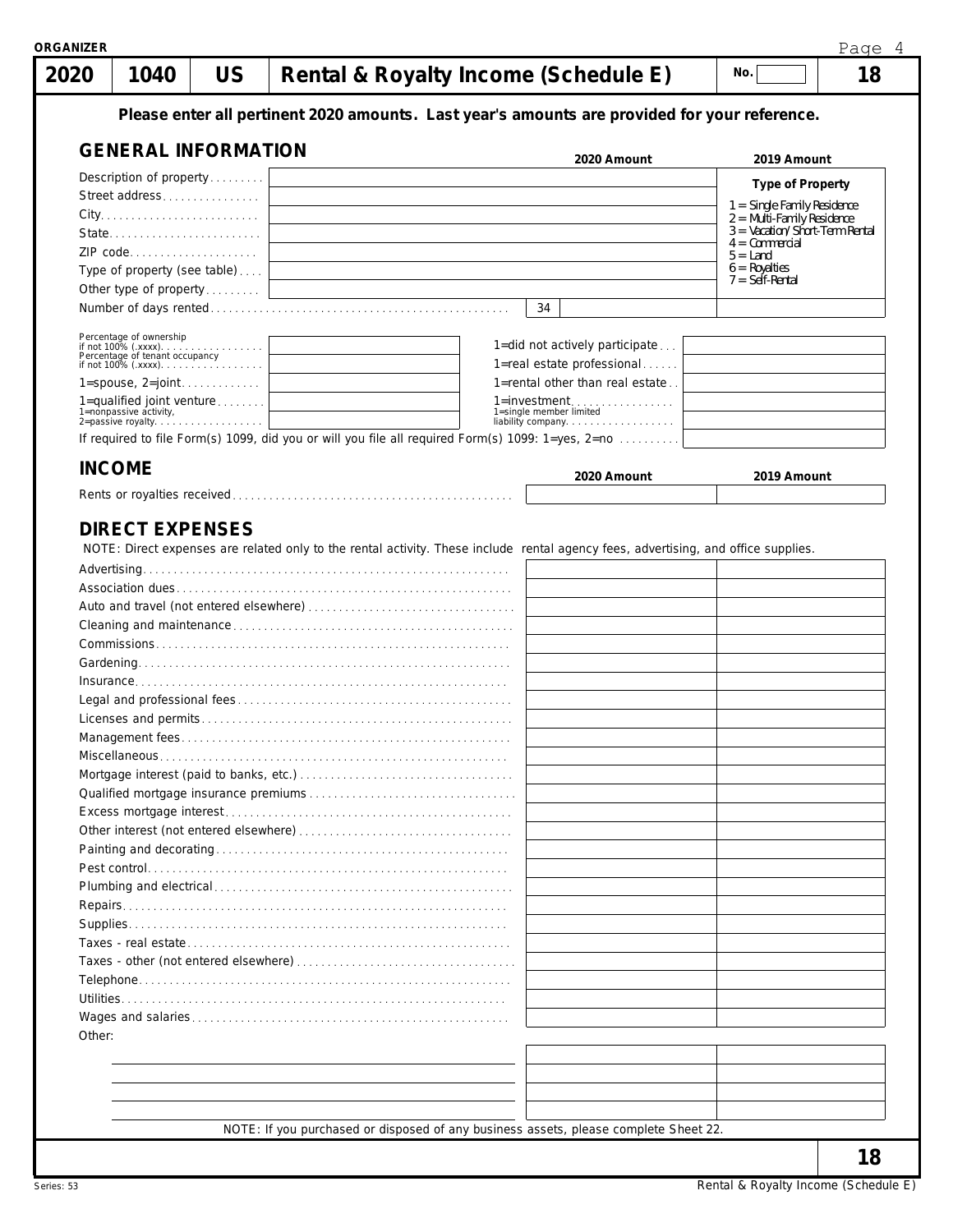| RGANIZER |  |                                                               |                                                       | Page      |
|----------|--|---------------------------------------------------------------|-------------------------------------------------------|-----------|
|          |  | $2020$   1040   US   Rental & Royalty Income (Sch. E) (cont.) | $\overline{\phantom{a}}$ No. $\overline{\phantom{a}}$ | $18_{p2}$ |

### **GENERAL INFORMATION**

## **OIL AND GAS**

| $V = I V V V V V V V V$                                     | 2020 Amount | 2019 Amount |
|-------------------------------------------------------------|-------------|-------------|
|                                                             |             |             |
|                                                             |             |             |
|                                                             |             |             |
|                                                             |             |             |
| State % depletion rate or amount, if different (-1 if none) |             |             |

### **PERSONAL USE OF DWELLING UNIT (INCLUDING VACATION HOME)**

| Number of days owned (if optional method elected) |  |
|---------------------------------------------------|--|

### **INDIRECT EXPENSES**

NOTE:Indirect expenses are related to operating or maintaining the dwelling unit. These include repairs, insurance, and utilities.

| Other: |  |
|--------|--|
|        |  |
|        |  |
|        |  |
|        |  |
|        |  |
|        |  |
|        |  |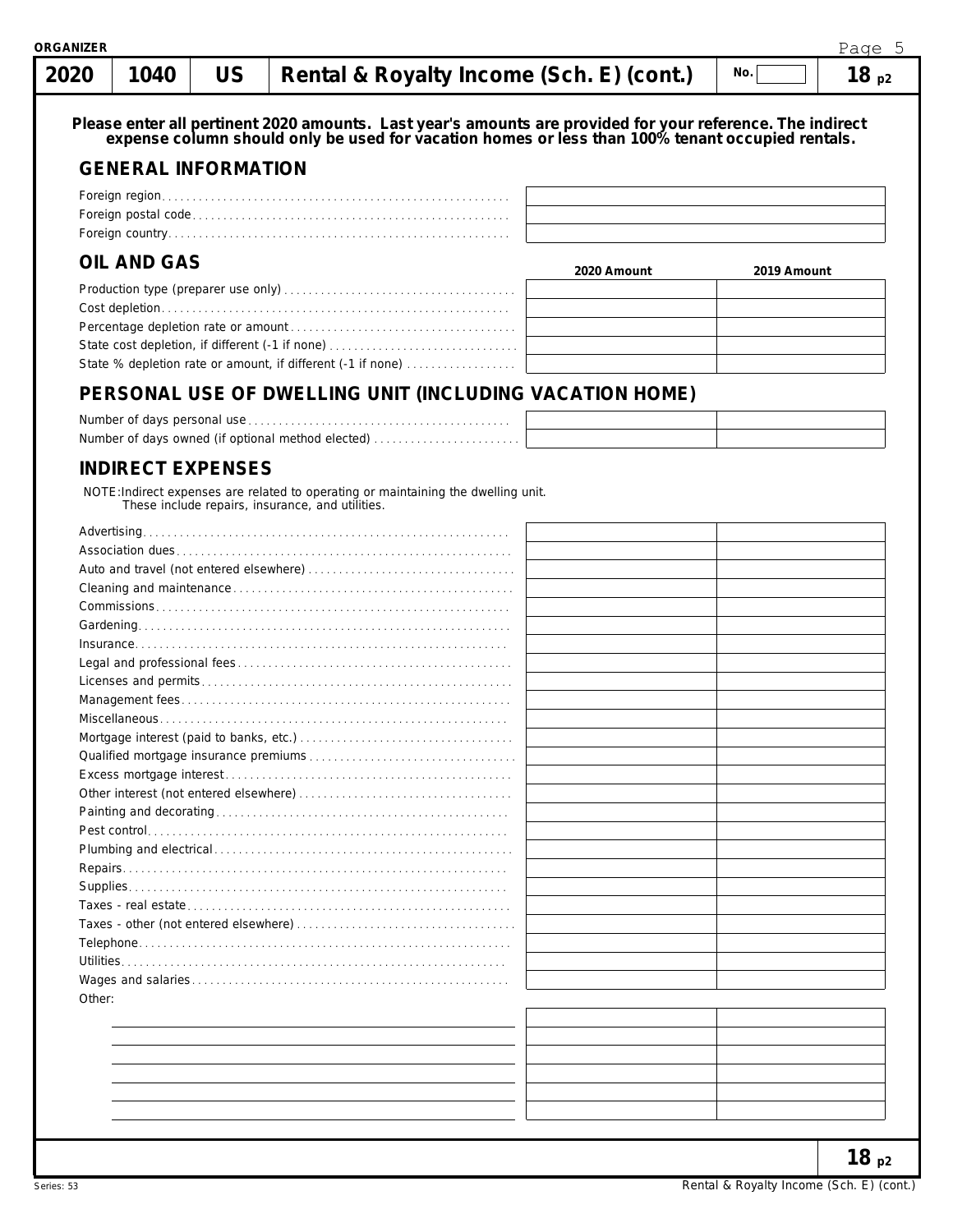|  |  | ORGANIZER |  |
|--|--|-----------|--|
|  |  |           |  |

 **2020**

# **1040 US Farm Income (Schedule F/Form 4835) 19**

**No.**

**Please enter all pertinent 2020 amounts. Last year's amounts are provided for your reference.**

### **GENERAL INFORMATION**

| Principal product                                                                                            |  |  |  |  |  |  |  |  |  |
|--------------------------------------------------------------------------------------------------------------|--|--|--|--|--|--|--|--|--|
| Employer ID number                                                                                           |  |  |  |  |  |  |  |  |  |
|                                                                                                              |  |  |  |  |  |  |  |  |  |
|                                                                                                              |  |  |  |  |  |  |  |  |  |
|                                                                                                              |  |  |  |  |  |  |  |  |  |
|                                                                                                              |  |  |  |  |  |  |  |  |  |
|                                                                                                              |  |  |  |  |  |  |  |  |  |
| Type of rental property (farm rental only): $1$ =land, $2$ =self-rental, $3$ =other                          |  |  |  |  |  |  |  |  |  |
|                                                                                                              |  |  |  |  |  |  |  |  |  |
| If required to file Form(s) 1099, did you or will you file all required Form(s) 1099: $1 = yes$ , $2 = no$ . |  |  |  |  |  |  |  |  |  |
| 1=did not "materially participate" (Schedule F only)                                                         |  |  |  |  |  |  |  |  |  |
| 1=did not actively participate (Farm rental only)                                                            |  |  |  |  |  |  |  |  |  |
| 1=real estate professional (farm rental only)                                                                |  |  |  |  |  |  |  |  |  |
|                                                                                                              |  |  |  |  |  |  |  |  |  |
| % of ownership if not 100% (.xxxx) (Farm rental only)                                                        |  |  |  |  |  |  |  |  |  |

### **FARM INCOME**

| Cash method:                                                                                                                    | 2020 Amount | 2019 Amount |
|---------------------------------------------------------------------------------------------------------------------------------|-------------|-------------|
|                                                                                                                                 |             |             |
| Cost or basis of livestock or other resale items                                                                                |             |             |
|                                                                                                                                 |             |             |
| Accrual method:                                                                                                                 |             |             |
|                                                                                                                                 |             |             |
|                                                                                                                                 |             |             |
|                                                                                                                                 |             |             |
|                                                                                                                                 |             |             |
| Other farm income:                                                                                                              |             |             |
|                                                                                                                                 |             |             |
|                                                                                                                                 |             |             |
| Total agricultural program payments (other than CRP)                                                                            |             |             |
| Taxable agricultural program payments (other than CRP)                                                                          |             |             |
|                                                                                                                                 |             |             |
| Taxable conservation reserve program payments                                                                                   |             |             |
|                                                                                                                                 |             |             |
| Total commodity credit loans forfeited or repaid                                                                                |             |             |
| Taxable commodity credit loans forfeited or repaid                                                                              |             |             |
| Total crop insurance proceeds received in 2020 [10] [10] [10] Total crop insurance proceeds received in 2020 [10] $\frac{1}{2}$ |             |             |
| Taxable crop insurance proceeds received in 2020 [11] [12] Taxable crop insurance proceeds received in 2020 [12] $\frac{1}{2}$  |             |             |
|                                                                                                                                 |             |             |
| Custom hire (machine work) income not included above                                                                            |             |             |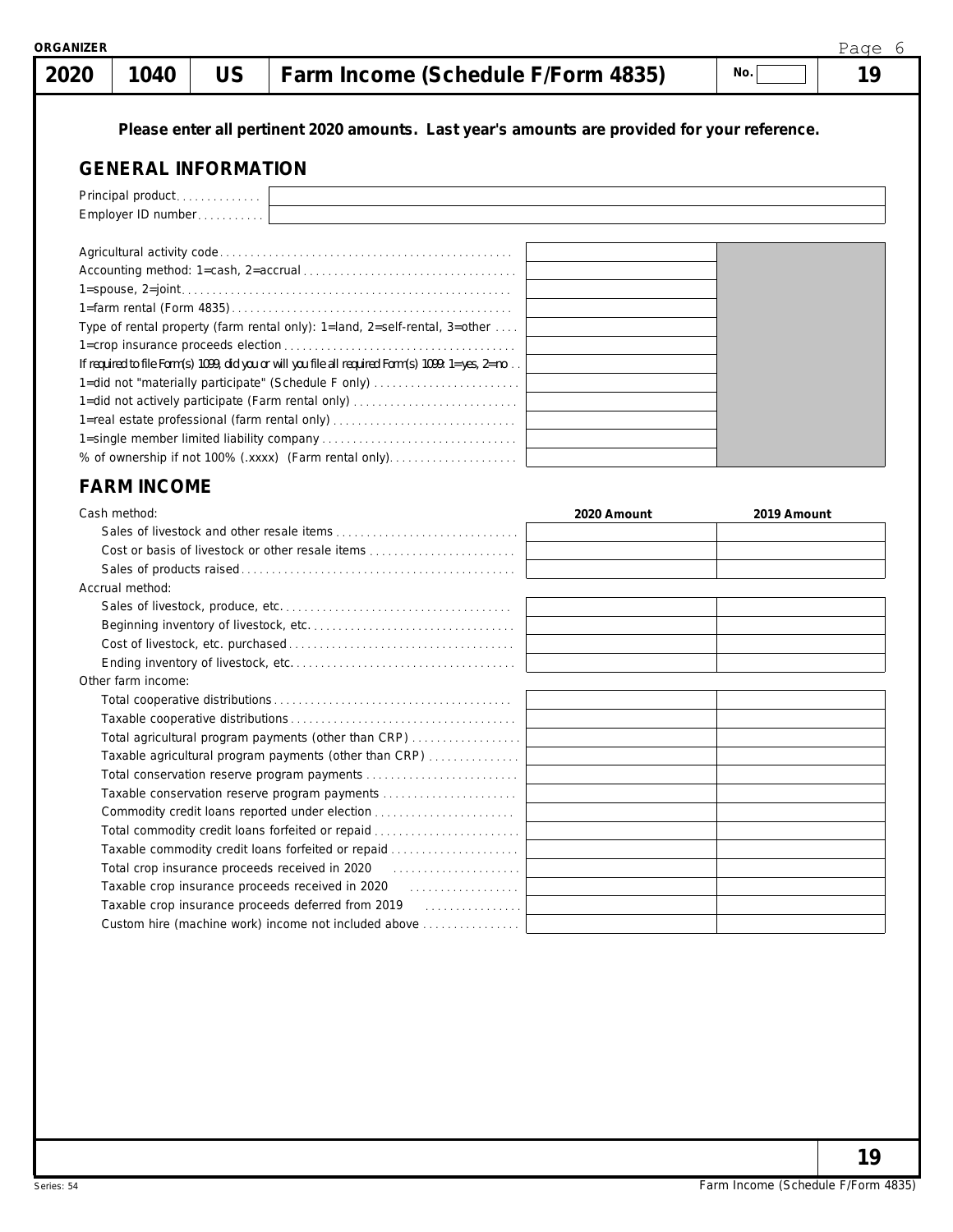| 1040<br>2020                   | <b>US</b> | Farm Income (Sch. F/Form 4835) (cont.)                                                        |             | No.         | 19 $p2$ |
|--------------------------------|-----------|-----------------------------------------------------------------------------------------------|-------------|-------------|---------|
|                                |           | Please enter all pertinent 2020 amounts. Last year's amounts are provided for your reference. |             |             |         |
| <b>FARM INCOME (continued)</b> |           |                                                                                               |             |             |         |
| Other income:                  |           |                                                                                               | 2020 Amount | 2019 Amount |         |
|                                |           |                                                                                               |             |             |         |
|                                |           |                                                                                               |             |             |         |
|                                |           |                                                                                               |             |             |         |
|                                |           |                                                                                               |             |             |         |
|                                |           |                                                                                               |             |             |         |
|                                |           |                                                                                               |             |             |         |
|                                |           |                                                                                               |             |             |         |
|                                |           |                                                                                               |             |             |         |
| <b>FARM EXPENSES</b>           |           |                                                                                               |             |             |         |
|                                |           | Car and truck expenses (not entered elsewhere)                                                |             |             |         |
|                                |           |                                                                                               |             |             |         |
|                                |           |                                                                                               |             |             |         |
|                                |           |                                                                                               |             |             |         |
|                                |           |                                                                                               |             |             |         |
|                                |           |                                                                                               |             |             |         |
|                                |           |                                                                                               |             |             |         |
|                                |           |                                                                                               |             |             |         |
|                                |           |                                                                                               |             |             |         |
|                                |           |                                                                                               |             |             |         |
|                                |           |                                                                                               |             |             |         |
|                                |           |                                                                                               |             |             |         |
|                                |           |                                                                                               |             |             |         |
|                                |           | Pension and profit sharing plans - admin. and education costs                                 |             |             |         |
|                                |           | Rent - vehicles, machinery, and equipment (not entered elsewhere)                             |             |             |         |
|                                |           |                                                                                               |             |             |         |
|                                |           |                                                                                               |             |             |         |
|                                |           |                                                                                               |             |             |         |
|                                |           |                                                                                               |             |             |         |
|                                |           |                                                                                               |             |             |         |
|                                |           |                                                                                               |             |             |         |
|                                |           |                                                                                               |             |             |         |
|                                |           | Capitalized preproductive period expenses (also enter below)                                  |             |             |         |
| Other expenses:                |           |                                                                                               |             |             |         |
|                                |           |                                                                                               |             |             |         |
|                                |           |                                                                                               |             |             |         |
|                                |           |                                                                                               |             |             |         |
|                                |           |                                                                                               |             |             |         |
|                                |           |                                                                                               |             |             |         |
|                                |           |                                                                                               |             |             |         |
|                                |           |                                                                                               |             |             |         |
|                                |           |                                                                                               |             |             |         |
|                                |           |                                                                                               |             |             |         |
|                                |           |                                                                                               |             |             |         |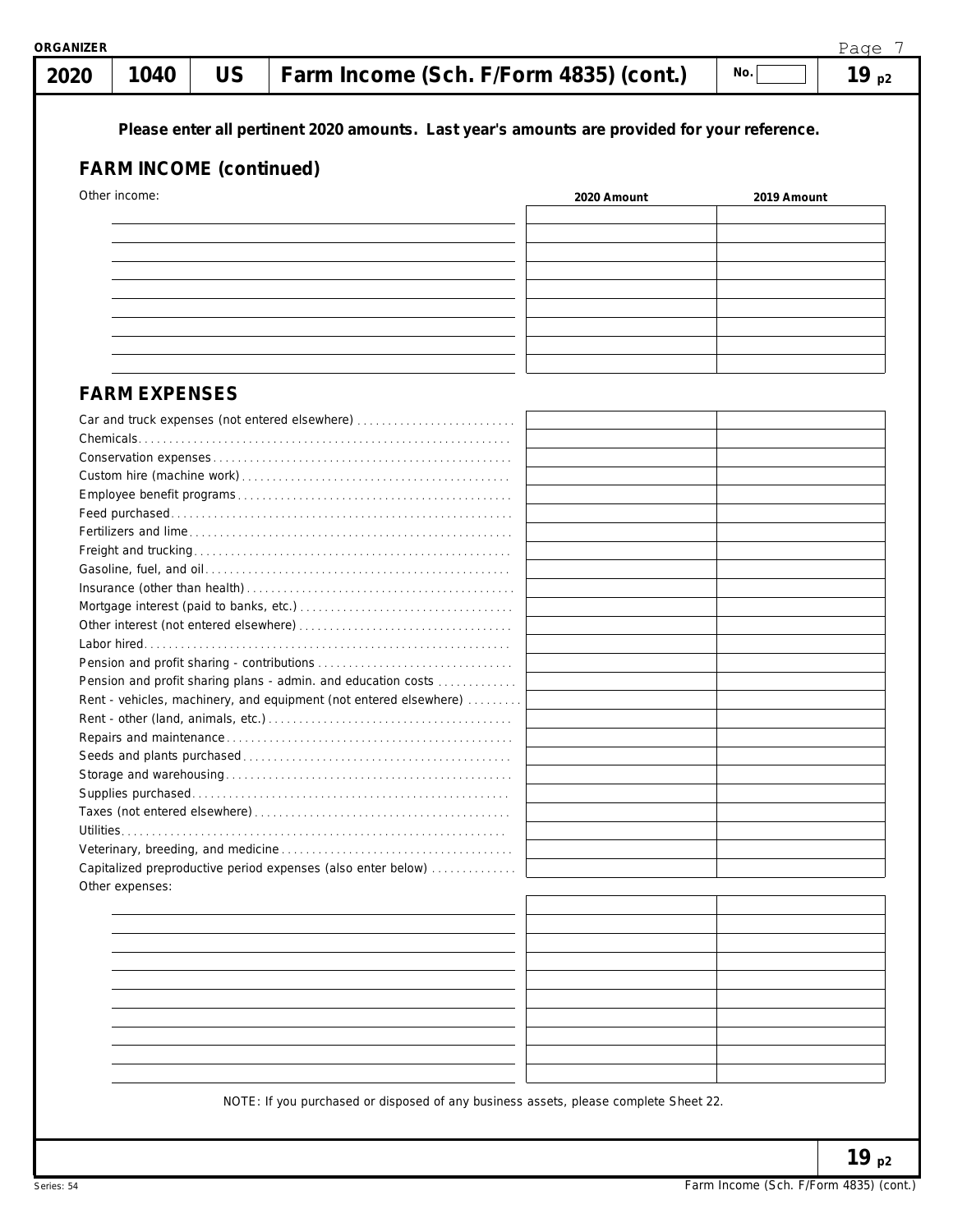| <b>ORGANIZER</b> |      |                       |                                       |                                      |                                                                                                    | Page 8                                                    |
|------------------|------|-----------------------|---------------------------------------|--------------------------------------|----------------------------------------------------------------------------------------------------|-----------------------------------------------------------|
| 2020             | 1040 | <b>US</b>             |                                       |                                      | Partnership and S corporation Information                                                          | 20.1, 20.2                                                |
|                  |      |                       | <b>PARTNERSHIP INFORMATION (20.1)</b> |                                      | Please add, change or delete 2020 information as appropriate. Be sure to attach all Schedule K-1s. |                                                           |
|                  |      |                       |                                       | Employer                             | Tax Shelter                                                                                        | <b>Additional Amounts</b>                                 |
| No.              |      | Name of Partnership   |                                       | Identification<br>Number             | Registration<br>Number                                                                             | Invested in<br>Partnership                                |
|                  |      |                       |                                       |                                      |                                                                                                    |                                                           |
|                  |      |                       |                                       |                                      |                                                                                                    |                                                           |
|                  |      |                       |                                       |                                      |                                                                                                    |                                                           |
|                  |      |                       |                                       |                                      |                                                                                                    |                                                           |
|                  |      |                       |                                       |                                      |                                                                                                    |                                                           |
|                  |      |                       |                                       |                                      |                                                                                                    |                                                           |
|                  |      |                       |                                       |                                      |                                                                                                    |                                                           |
|                  |      |                       | S CORPORATION INFORMATION (20.2)      |                                      |                                                                                                    |                                                           |
| No.              |      | Name of S corporation |                                       | Employer<br>Identification<br>Number | Tax Shelter<br>Registration<br>Number                                                              | <b>Additional Amounts</b><br>Invested in<br>S corporation |
|                  |      |                       |                                       |                                      |                                                                                                    |                                                           |
|                  |      |                       |                                       |                                      |                                                                                                    |                                                           |
|                  |      |                       |                                       |                                      |                                                                                                    |                                                           |
|                  |      |                       |                                       |                                      |                                                                                                    |                                                           |
|                  |      |                       |                                       |                                      |                                                                                                    |                                                           |
|                  |      |                       |                                       |                                      |                                                                                                    |                                                           |
|                  |      |                       |                                       |                                      |                                                                                                    |                                                           |
|                  |      |                       |                                       |                                      |                                                                                                    |                                                           |
|                  |      |                       |                                       |                                      |                                                                                                    |                                                           |
|                  |      |                       |                                       |                                      |                                                                                                    | 20.1, 20.2                                                |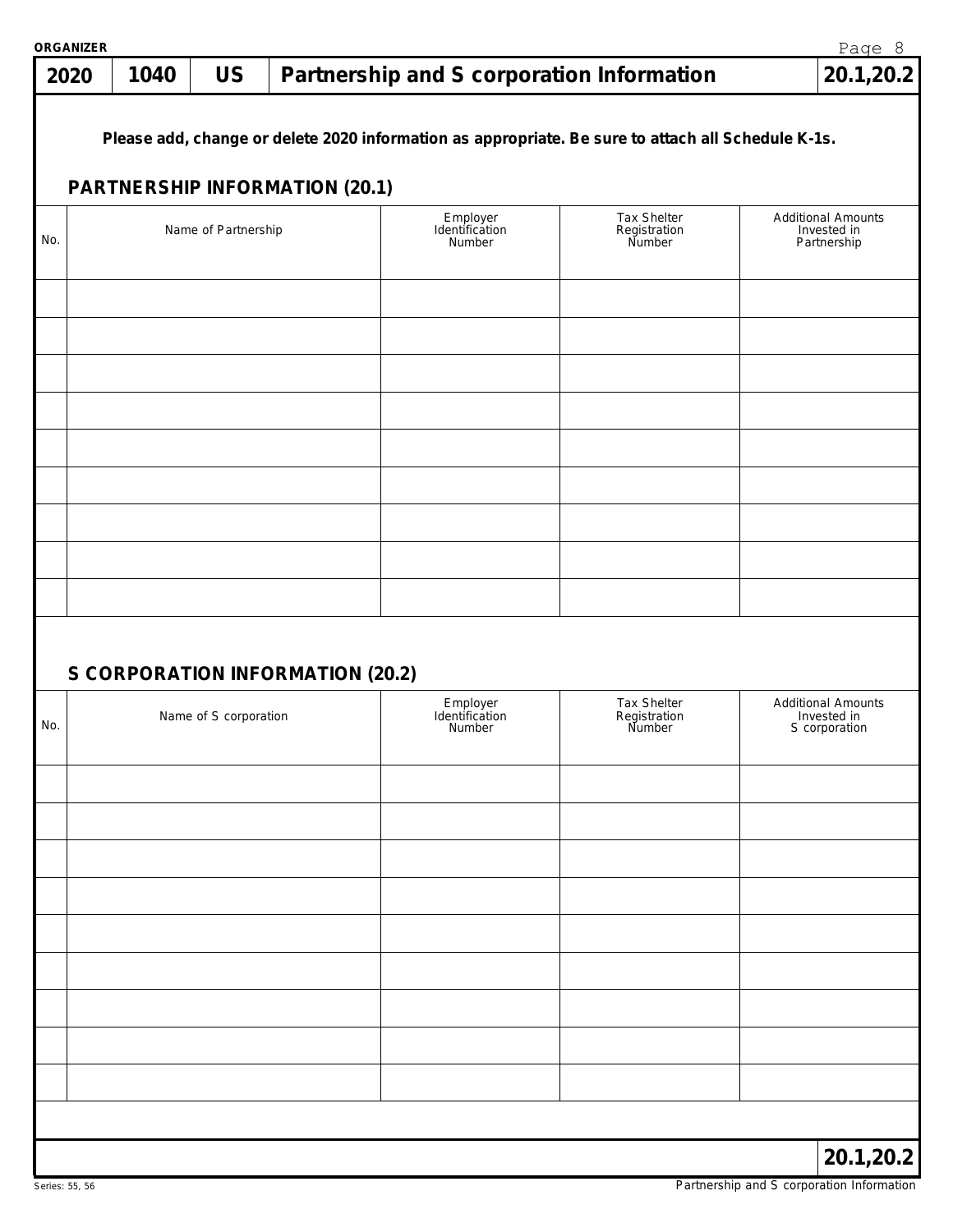| <b>ORGANIZER</b> |                                 |           |                                                                                                                                                                    |                                      | Page 9                               |
|------------------|---------------------------------|-----------|--------------------------------------------------------------------------------------------------------------------------------------------------------------------|--------------------------------------|--------------------------------------|
| 2020             | 1040                            | <b>US</b> | <b>Estate or Trust and REMIC Information</b>                                                                                                                       |                                      | 20.3,20.4                            |
|                  |                                 |           | Please add, change or delete 2020 information as appropriate.<br>Be sure to attach all Schedule K-1s and Schedule Qs.<br><b>ESTATE OR TRUST INFORMATION (20.3)</b> |                                      |                                      |
|                  |                                 |           |                                                                                                                                                                    |                                      | Tax Shelter                          |
| No.              |                                 |           | Name of Estate or Trust                                                                                                                                            | Employer<br>Identification<br>Number | Registration<br>Number               |
|                  |                                 |           |                                                                                                                                                                    |                                      |                                      |
|                  |                                 |           |                                                                                                                                                                    |                                      |                                      |
|                  |                                 |           |                                                                                                                                                                    |                                      |                                      |
|                  |                                 |           |                                                                                                                                                                    |                                      |                                      |
|                  | <b>REMIC INFORMATION (20.4)</b> |           |                                                                                                                                                                    |                                      |                                      |
| No.              |                                 |           | Name of REMIC                                                                                                                                                      |                                      | Employer<br>Identification<br>Number |
|                  |                                 |           |                                                                                                                                                                    |                                      |                                      |
|                  |                                 |           |                                                                                                                                                                    |                                      |                                      |
|                  |                                 |           |                                                                                                                                                                    |                                      |                                      |
|                  |                                 |           |                                                                                                                                                                    |                                      |                                      |
|                  |                                 |           |                                                                                                                                                                    |                                      |                                      |
|                  |                                 |           |                                                                                                                                                                    |                                      |                                      |
|                  |                                 |           |                                                                                                                                                                    |                                      |                                      |
|                  |                                 |           |                                                                                                                                                                    |                                      | 20.3, 20.4                           |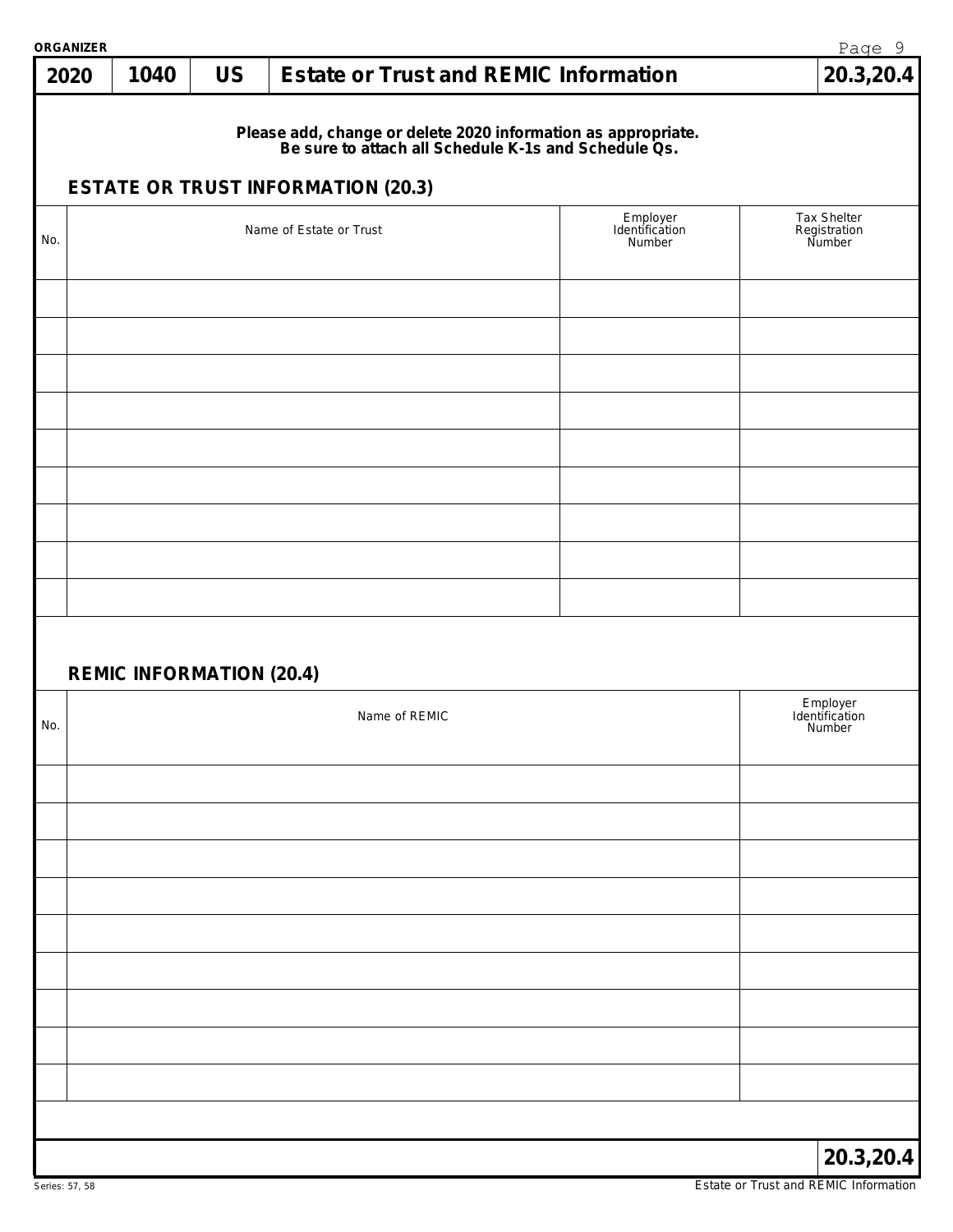| 2020 | 1040                        | <b>US</b> | <b>Business Use of Home (Form 8829)</b>                                                                                                                      |             | No.         | 29 |
|------|-----------------------------|-----------|--------------------------------------------------------------------------------------------------------------------------------------------------------------|-------------|-------------|----|
|      |                             |           | Please enter 2020 indirect expenses in full. Nonbusiness portion will carry to Schedule A.<br>Business percentage will be applied to indirect expenses only. |             |             |    |
|      | <b>BUSINESS USE OF HOME</b> |           |                                                                                                                                                              | 2020 Amount | 2019 Amount |    |
|      |                             |           |                                                                                                                                                              |             |             |    |
|      |                             |           | Number of form (e.g., enter 2 for Schedule C number 2)                                                                                                       |             |             |    |
|      |                             |           |                                                                                                                                                              |             |             |    |
|      |                             |           |                                                                                                                                                              |             |             |    |
|      |                             |           | Total hours facility used (for daycare facilities only)                                                                                                      |             |             |    |
|      |                             |           |                                                                                                                                                              |             |             |    |
|      |                             |           | Area of home included above used exclusively for daycare business, if any (sq ft)                                                                            |             |             |    |
|      |                             |           | % (.xx) or amount of gross income from home if not 100% (-1 if none)                                                                                         |             |             |    |
|      |                             |           | % (.xx) or amount of expenses from home if not 100% (-1 if none)                                                                                             |             |             |    |
|      |                             |           | NOTE: Indirect expenses are for keeping up and running your entire home.<br>They benefit both the business and personal parts of your home.                  |             |             |    |
|      | Other indirect expenses:    |           |                                                                                                                                                              |             |             |    |
|      |                             |           |                                                                                                                                                              |             |             |    |
|      |                             |           |                                                                                                                                                              |             |             |    |
|      |                             |           |                                                                                                                                                              |             |             |    |
|      |                             |           |                                                                                                                                                              |             |             |    |

|                                                                        |  |  |  |  |  | NOTE: Direct expenses benefit only the business part of your home. They include |
|------------------------------------------------------------------------|--|--|--|--|--|---------------------------------------------------------------------------------|
| painting or repairs made to specific areas or rooms used for business. |  |  |  |  |  |                                                                                 |

| Other direct expenses: |  |
|------------------------|--|
|                        |  |
|                        |  |
|                        |  |

**29**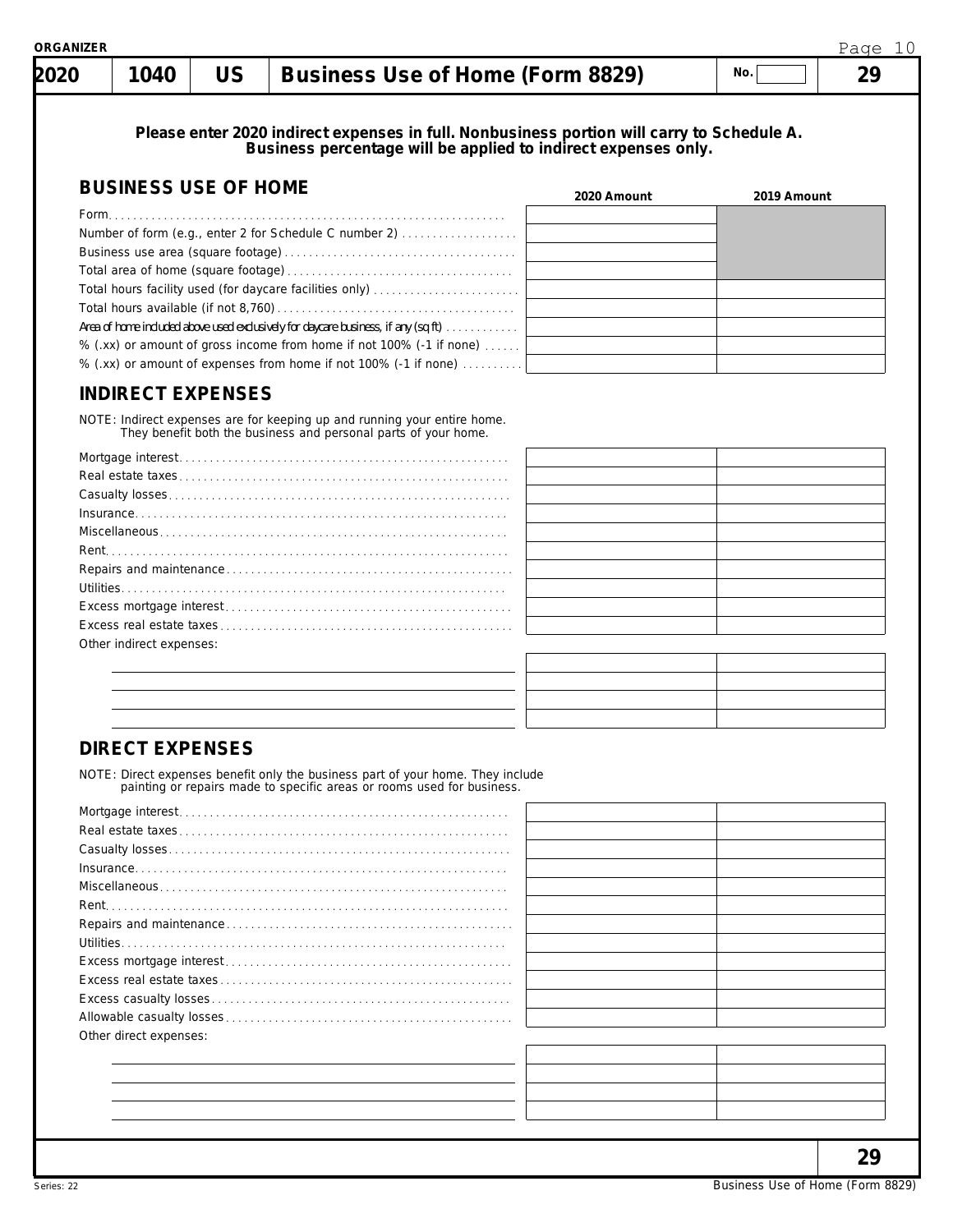| <b>ORGANIZER</b> |                          |                                                                                                                                             |                                                                                                                                                                                   |                                       |                                                                                                                             |                                                                                                                                                                                                                                                                                                                                                                                                                                   | Page 11 |  |  |
|------------------|--------------------------|---------------------------------------------------------------------------------------------------------------------------------------------|-----------------------------------------------------------------------------------------------------------------------------------------------------------------------------------|---------------------------------------|-----------------------------------------------------------------------------------------------------------------------------|-----------------------------------------------------------------------------------------------------------------------------------------------------------------------------------------------------------------------------------------------------------------------------------------------------------------------------------------------------------------------------------------------------------------------------------|---------|--|--|
| 2020             | 1040                     | <b>US</b>                                                                                                                                   |                                                                                                                                                                                   | <b>Health Savings Accounts (8889)</b> |                                                                                                                             |                                                                                                                                                                                                                                                                                                                                                                                                                                   |         |  |  |
|                  |                          |                                                                                                                                             |                                                                                                                                                                                   |                                       | Please enter all pertinent 2020 amounts & attach all 1099-SA forms.<br>Last year's amounts are provided for your reference. |                                                                                                                                                                                                                                                                                                                                                                                                                                   |         |  |  |
|                  |                          | <b>HSA CONTRIBUTIONS</b>                                                                                                                    |                                                                                                                                                                                   |                                       |                                                                                                                             |                                                                                                                                                                                                                                                                                                                                                                                                                                   |         |  |  |
|                  |                          | coverage or \$13,500 for family coverage.                                                                                                   |                                                                                                                                                                                   |                                       |                                                                                                                             | NOTE: Contributions to an HSA are only eligible to persons covered under a high deductible health plan. For tax year 2020, a high deductible<br>health plan is one with an annual deductible that is not less than \$1, 350 for self-only coverage or \$2, 700 for family coverage, and the<br>annual out-of-pocket expenses (deductibles, co-payments, and other amounts, but not premiums) do not exceed \$ 6,750 for self-only |         |  |  |
|                  |                          |                                                                                                                                             |                                                                                                                                                                                   | 2020 Amount                           |                                                                                                                             | 2019 Amount                                                                                                                                                                                                                                                                                                                                                                                                                       |         |  |  |
|                  | <b>HSA DISTRIBUTIONS</b> | HSA contributions you made or expect to make,<br>except rollovers, employer contributions, and<br>contributions made to an employee account | 1=self-only coverage, 2=family coverage $\ldots$<br>through a cafeteria plan (1=maximum)<br>Contributions included above that were made after<br>you became eligible for Medicare | Taxpayer                              | Spouse                                                                                                                      | Taxpayer                                                                                                                                                                                                                                                                                                                                                                                                                          | Spouse  |  |  |
|                  |                          |                                                                                                                                             | Total HSA distribution received (1099-SA, box 1)                                                                                                                                  |                                       |                                                                                                                             |                                                                                                                                                                                                                                                                                                                                                                                                                                   |         |  |  |
|                  | to another HSA           |                                                                                                                                             | Distributions included above that were rolled over<br>Total unreimbursed qualified medical expenses                                                                               |                                       |                                                                                                                             |                                                                                                                                                                                                                                                                                                                                                                                                                                   |         |  |  |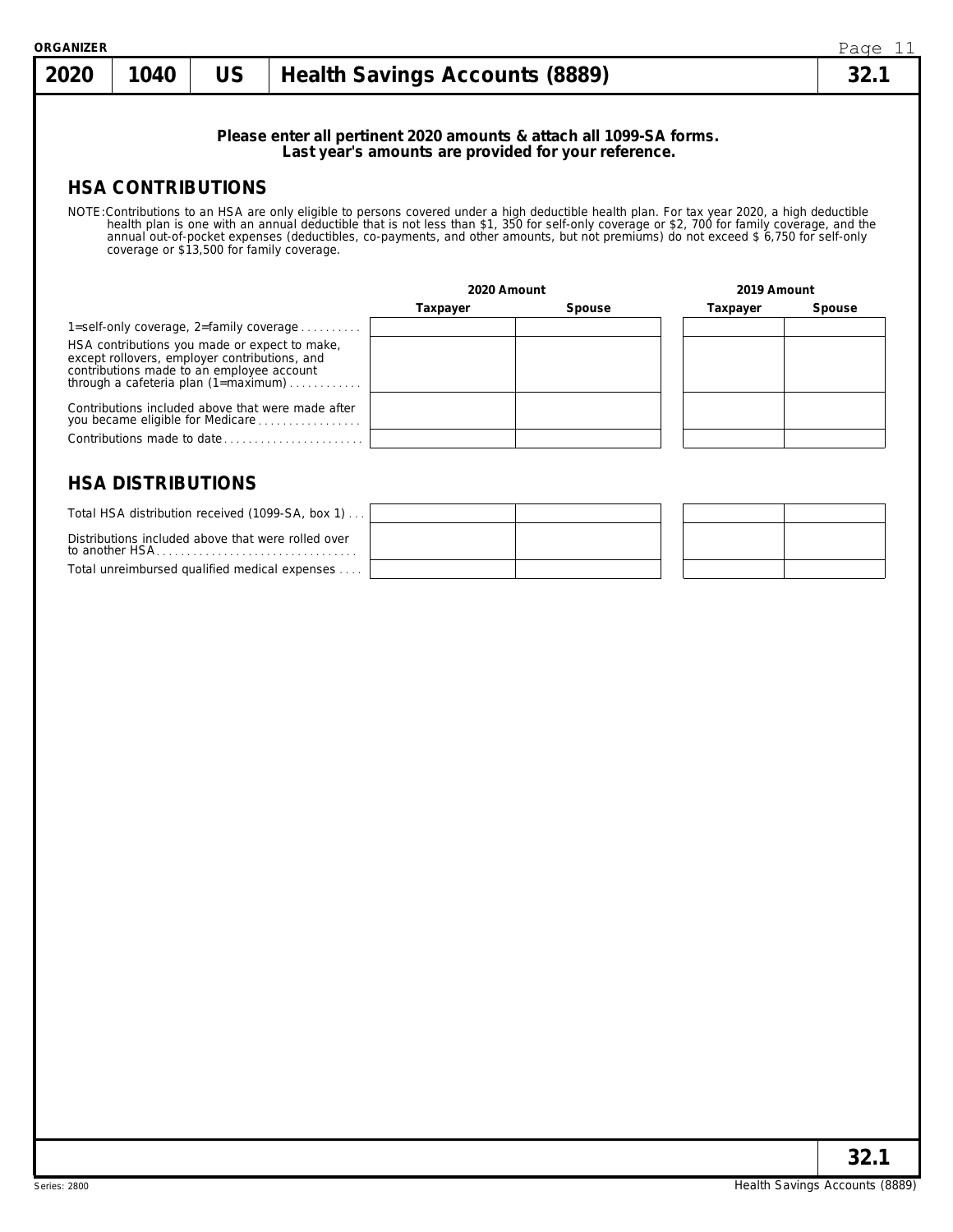| 2020 | 1040 | <b>US</b>                                    | <b>Child and Dependent Care Expenses (Form 2441)</b>                                                                                                                                                                             | 33.1,33.2                         |
|------|------|----------------------------------------------|----------------------------------------------------------------------------------------------------------------------------------------------------------------------------------------------------------------------------------|-----------------------------------|
|      |      |                                              | Please enter all pertinent 2020 information. Last year's amounts are provided for your reference. You must have<br>paid for the care of one or more dependents enabling you to work or attend school to qualify for this credit. |                                   |
|      |      |                                              | 2020 Amount<br><b>DEPENDENT CARE EXPENSES (33.1)</b><br>Taxpayer<br>Spouse                                                                                                                                                       | 2019 Amount<br>Taxpayer<br>Spouse |
|      |      | Employer-provided benefits forfeited in 2020 | Dependent care expenses incurred but not paid in 2020<br>in a straight and a straight                                                                                                                                            |                                   |
|      |      |                                              | PERSONS AND EXPENSES QUALIFYING FOR DEPENDENT CARE CREDIT                                                                                                                                                                        |                                   |
| No.  |      |                                              | First name<br>Last name<br>Social security number                                                                                                                                                                                |                                   |
|      |      |                                              | Qualified dependent care expenses<br>incurred and paid in 2020<br>$1 =$ disabled                                                                                                                                                 | 2019 amt:                         |
| No.  |      |                                              | Social security number                                                                                                                                                                                                           |                                   |
|      |      |                                              | Qualified dependent care expenses<br>incurred and paid in 2020<br>$1 =$ spouse, $2 =$ joint $\ldots \ldots \ldots \ldots \ldots \ldots \ldots$                                                                                   | 2019 amt:                         |
|      |      |                                              | PERSONS OR ORGANIZATIONS PROVIDING CARE (33.2)                                                                                                                                                                                   |                                   |
|      |      |                                              | Name of provider<br>Street address                                                                                                                                                                                               |                                   |
| No.  |      |                                              | Foreign region<br>Foreign postal code<br>Foreign country<br>Identification number (SSN or EIN)                                                                                                                                   |                                   |
|      |      |                                              | Amount paid to care provider in 2020<br>$\sim 100$                                                                                                                                                                               | 2019 amt:                         |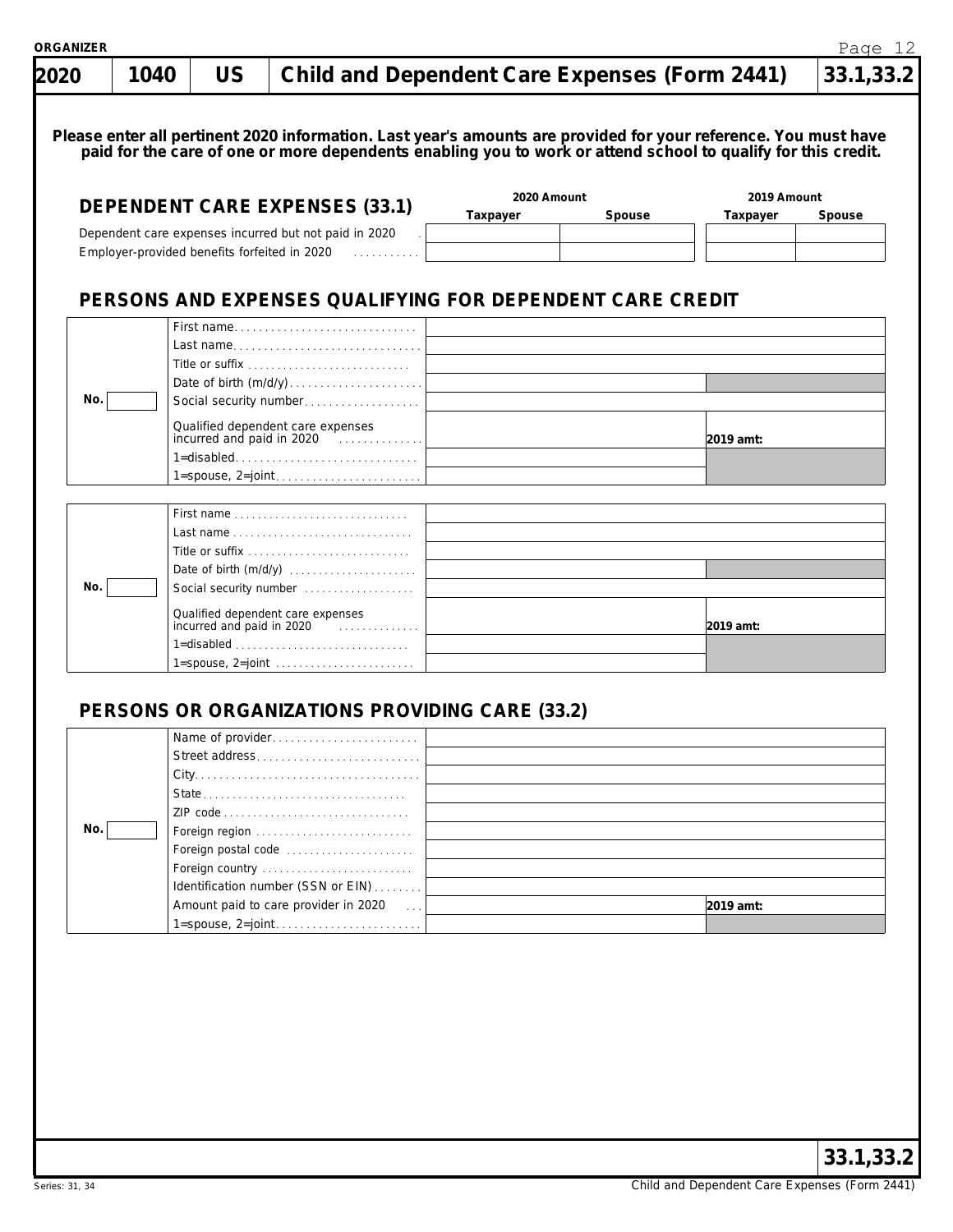| 2020 | 1040                                        | <b>US</b>                      | Household Employment Taxes (Schedule H)                                                                                                                                                                                                                                 |             |             | 42 |
|------|---------------------------------------------|--------------------------------|-------------------------------------------------------------------------------------------------------------------------------------------------------------------------------------------------------------------------------------------------------------------------|-------------|-------------|----|
|      |                                             |                                |                                                                                                                                                                                                                                                                         |             |             |    |
|      |                                             |                                | Please enter all pertinent 2020 information. Last year's amounts are provided for your reference.                                                                                                                                                                       |             |             |    |
|      |                                             |                                | <b>HOUSEHOLD EMPLOYMENT TAXES</b>                                                                                                                                                                                                                                       |             |             |    |
|      |                                             | please complete the following: | NOTE: If you paid any one household employee cash wages of \$ 2,200 or more in 2020; withheld federal income tax during 2020 for any<br>household employee; or paid total cash wages of \$1,000 or more in any calendar quarter of 2019 or 2020 to household employees, |             |             |    |
|      |                                             |                                |                                                                                                                                                                                                                                                                         |             |             |    |
|      |                                             |                                |                                                                                                                                                                                                                                                                         |             |             |    |
|      |                                             |                                |                                                                                                                                                                                                                                                                         |             |             |    |
|      | Social security, Medicare and income taxes: |                                |                                                                                                                                                                                                                                                                         | 2020 Amount | 2019 Amount |    |
|      |                                             |                                | 1=paid any one employee cash wages of \$2,200 or more $\ldots$                                                                                                                                                                                                          |             |             |    |
|      |                                             |                                | 1=withheld federal income tax for household employee                                                                                                                                                                                                                    |             |             |    |
|      |                                             |                                | Total cash wages subject to social security taxes                                                                                                                                                                                                                       |             |             |    |
|      |                                             |                                |                                                                                                                                                                                                                                                                         |             |             |    |
|      |                                             |                                | Taxes withheld from state disability payments                                                                                                                                                                                                                           |             |             |    |
|      | Federal unemployment tax:                   |                                |                                                                                                                                                                                                                                                                         |             |             |    |
|      | quarter of 2019 or 2020                     |                                | 1=paid total cash wages of \$1,000 or more in any calendar                                                                                                                                                                                                              |             |             |    |
|      |                                             |                                |                                                                                                                                                                                                                                                                         |             |             |    |
|      |                                             |                                | 1=paid unemployment contributions to only one state                                                                                                                                                                                                                     |             |             |    |
|      |                                             |                                | 1=paid all state unemployment contributions by 4/15/21                                                                                                                                                                                                                  |             |             |    |
|      |                                             |                                | 1=all wages taxable for FUTA were also taxable for state unemployment                                                                                                                                                                                                   |             |             |    |
|      |                                             |                                |                                                                                                                                                                                                                                                                         |             |             |    |
|      |                                             |                                | Contributions paid to state unemployment fund                                                                                                                                                                                                                           |             |             |    |
|      |                                             |                                |                                                                                                                                                                                                                                                                         |             |             |    |
|      |                                             |                                |                                                                                                                                                                                                                                                                         |             |             |    |
|      |                                             |                                |                                                                                                                                                                                                                                                                         |             |             |    |
|      |                                             |                                |                                                                                                                                                                                                                                                                         |             |             |    |
|      |                                             |                                |                                                                                                                                                                                                                                                                         |             |             |    |
|      |                                             |                                |                                                                                                                                                                                                                                                                         |             |             |    |
|      |                                             |                                |                                                                                                                                                                                                                                                                         |             |             |    |
|      |                                             |                                |                                                                                                                                                                                                                                                                         |             |             |    |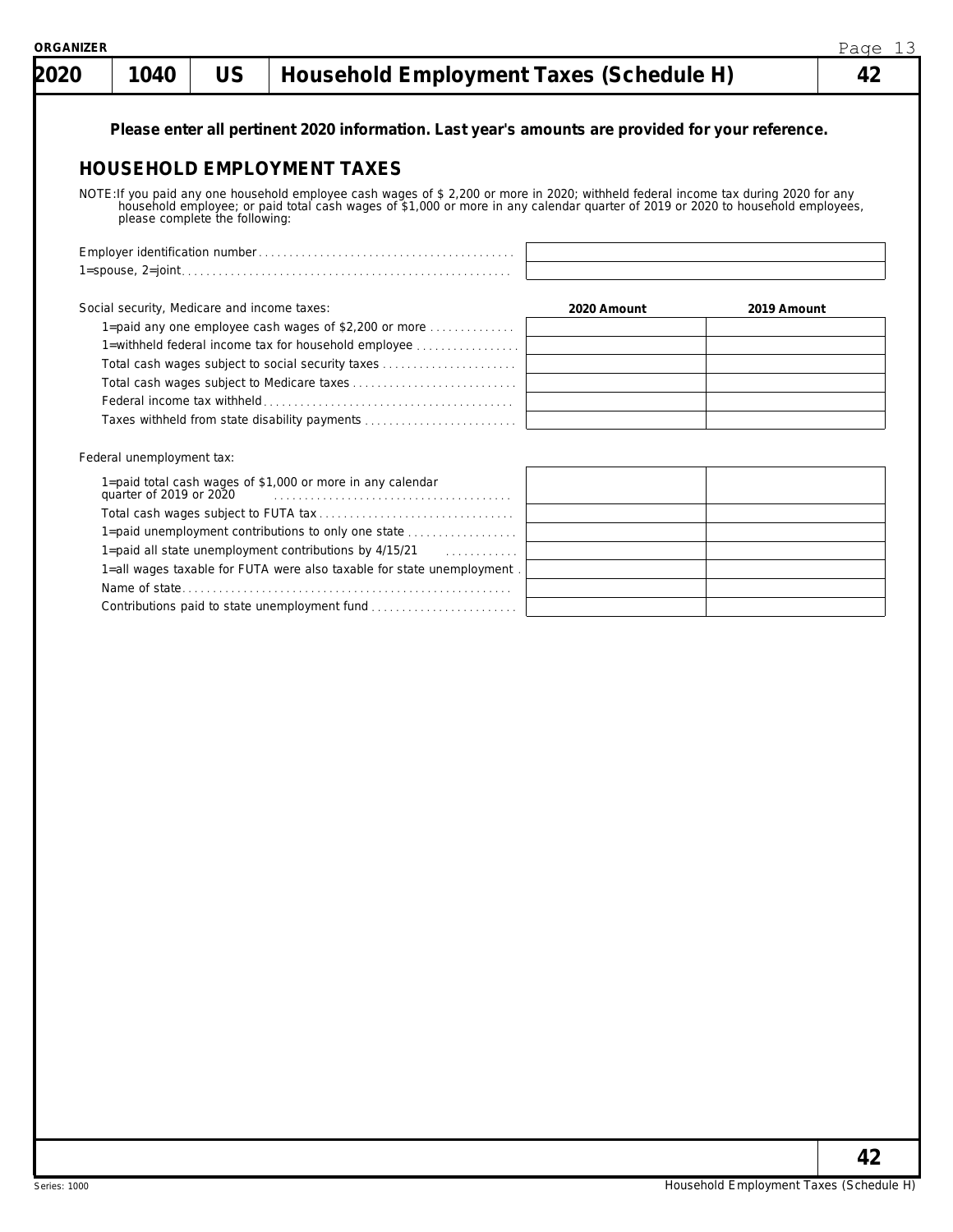| 2020      | 1040                       | <b>US</b> | <b>Report of Foreign Bank and Financial Accounts</b>                                                      |             |             | 82.1 |
|-----------|----------------------------|-----------|-----------------------------------------------------------------------------------------------------------|-------------|-------------|------|
|           |                            |           | Please enter all pertinent 2020 amounts. Last year's amounts are provided for your reference.             |             |             |      |
|           | <b>GENERAL INFORMATION</b> |           |                                                                                                           | 2020 Amount | 2019 Amount |      |
|           |                            |           |                                                                                                           |             |             |      |
|           |                            |           |                                                                                                           |             |             |      |
|           | Foreign identification:    |           |                                                                                                           |             |             |      |
|           | Taxpayer:                  |           |                                                                                                           |             |             |      |
|           |                            |           |                                                                                                           |             |             |      |
|           |                            |           |                                                                                                           |             |             |      |
|           |                            |           |                                                                                                           |             |             |      |
|           |                            |           |                                                                                                           |             |             |      |
|           | Spouse:                    |           |                                                                                                           |             |             |      |
|           |                            |           | $1 =$ passport, $2 =$ foreign TIN $\ldots \ldots \ldots \ldots \ldots \ldots \ldots \ldots \ldots \ldots$ |             |             |      |
|           |                            |           |                                                                                                           |             |             |      |
|           |                            |           |                                                                                                           |             |             |      |
|           |                            |           |                                                                                                           |             |             |      |
| Taxpayer: |                            |           |                                                                                                           |             |             |      |
|           |                            |           |                                                                                                           |             |             |      |
| Spouse:   |                            |           |                                                                                                           |             |             |      |
|           |                            |           |                                                                                                           |             |             |      |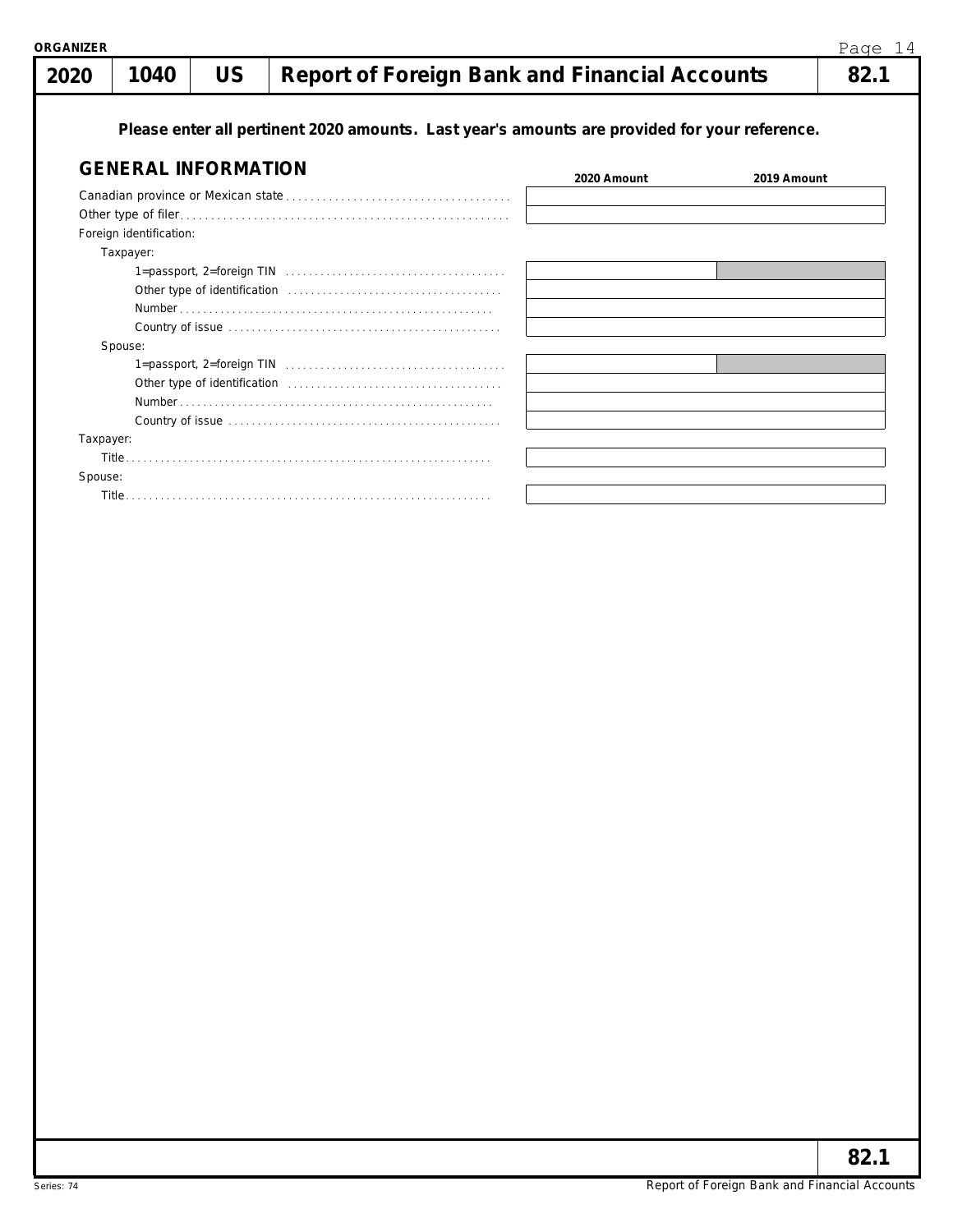| <b>ORGANIZER</b> |                                                 |           |                                                                                               |             |             | Page 15     |
|------------------|-------------------------------------------------|-----------|-----------------------------------------------------------------------------------------------|-------------|-------------|-------------|
| 2020             | 1040                                            | <b>US</b> | Report of Foreign Bank & Fin. Accts.                                                          |             | No.         | $82.1_{p2}$ |
|                  |                                                 |           | Please enter all pertinent 2020 amounts. Last year's amounts are provided for your reference. |             |             |             |
|                  |                                                 |           | <b>INFORMATION ON FINANCIAL ACCOUNTS</b>                                                      | 2020 Amount | 2019 Amount |             |
|                  |                                                 |           |                                                                                               |             |             |             |
|                  |                                                 |           | Type of account: 1=bank account, 2=securities account, or specify                             |             |             |             |
|                  |                                                 |           |                                                                                               |             |             |             |
|                  | Financial institution:                          |           |                                                                                               |             |             |             |
|                  |                                                 |           |                                                                                               |             |             |             |
|                  |                                                 |           |                                                                                               |             |             |             |
|                  |                                                 |           |                                                                                               |             |             |             |
|                  |                                                 |           |                                                                                               |             |             |             |
|                  |                                                 |           |                                                                                               |             |             |             |
|                  |                                                 |           |                                                                                               |             |             |             |
|                  |                                                 |           |                                                                                               |             |             |             |
|                  |                                                 |           |                                                                                               |             |             |             |
|                  | Accounts owned jointly:                         |           |                                                                                               |             |             |             |
|                  |                                                 |           | Number of joint owners (Mandatory for Part III accounts) (-1 if joint owner is joint filer)   |             |             |             |
|                  | Principal joint owner:                          |           |                                                                                               |             |             |             |
|                  |                                                 |           | Taxpayer identification number, if not joint filer                                            |             |             |             |
|                  |                                                 |           | TIN type: 1=EIN, 2=SSN/ITIN, 3=foreign, 4=unknown                                             |             |             |             |
|                  |                                                 |           |                                                                                               |             |             |             |
|                  |                                                 |           |                                                                                               |             |             |             |
|                  |                                                 |           |                                                                                               |             |             |             |
|                  |                                                 |           |                                                                                               |             |             |             |
|                  |                                                 |           |                                                                                               |             |             |             |
|                  |                                                 |           |                                                                                               |             |             |             |
|                  |                                                 |           |                                                                                               |             |             |             |
|                  |                                                 |           |                                                                                               |             |             |             |
|                  | Accounts where filer has no financial interest: |           |                                                                                               |             |             |             |
|                  |                                                 |           |                                                                                               |             |             |             |
|                  |                                                 |           |                                                                                               |             |             |             |
|                  |                                                 |           |                                                                                               |             |             |             |
|                  | Taxpayer identification number                  |           |                                                                                               |             |             |             |
|                  |                                                 |           | TIN type: 1=EIN, 2=SSN/ITIN, 3=foreign, 4=unknown                                             |             |             |             |
|                  |                                                 |           |                                                                                               |             |             |             |
|                  |                                                 |           |                                                                                               |             |             |             |
|                  |                                                 |           |                                                                                               |             |             |             |
|                  |                                                 |           |                                                                                               |             |             |             |
|                  |                                                 |           |                                                                                               |             |             |             |
|                  |                                                 |           |                                                                                               |             |             |             |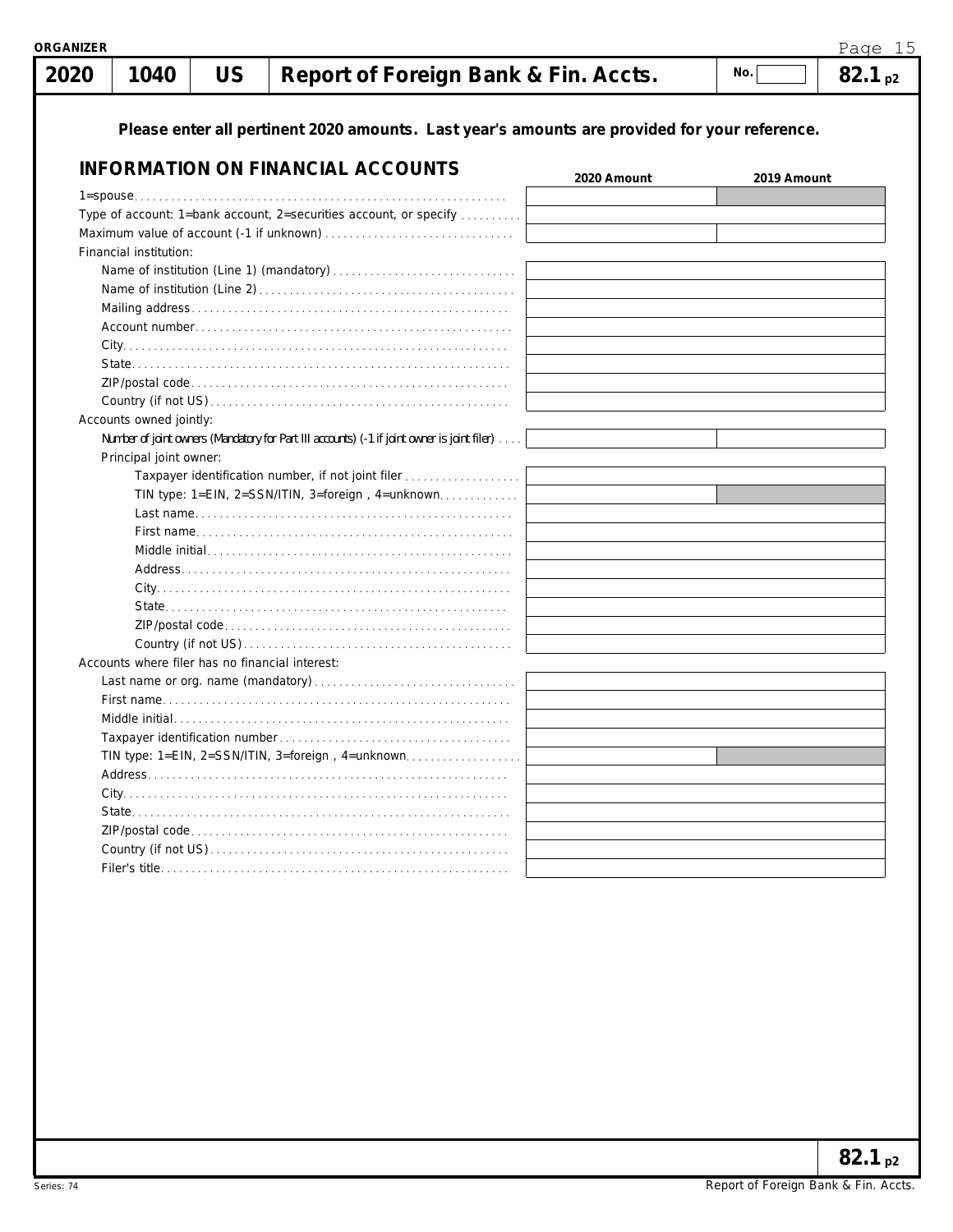#### 1 = Partnership

- 2 = Corporation
- $3 =$  Trust
- 4 = Estate